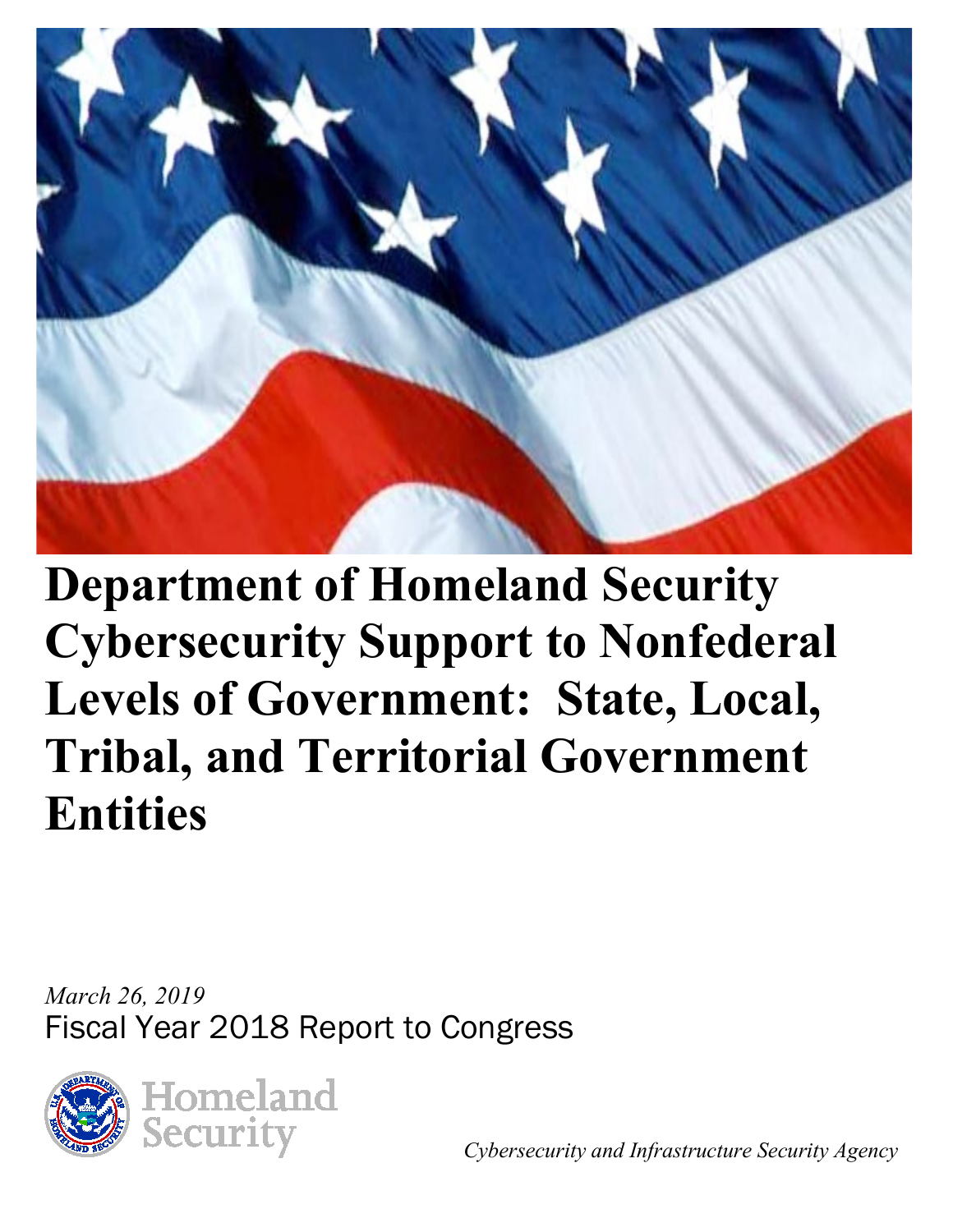### **Message from the Director of the Cybersecurity and Infrastructure Security Agency**

#### March 26, 2019

I am pleased to present the following report, "Department of Homeland Security Cybersecurity Support to Nonfederal Levels of Government: State, Local, Tribal, and Territorial Government Entities," which has been prepared by the Cybersecurity and Infrastructure Security Agency (CISA) and the Federal Emergency Management Agency.

This report details the overall effectiveness and outreach in improving cybersecurity resources, capacity, and performance at nonfederal levels of government, including state, local, tribal, and territorial government entities. This report has been compiled pursuant to the language set forth in the Joint



Explanatory Statement accompanying the Fiscal Year 2018 Department of Homeland Security Appropriations Act (P.L. 115-141).

Pursuant to congressional requirements, this report is being provided to the following Members of Congress:

The Honorable Lucille Roybal-Allard Chairwoman, House Appropriations Subcommittee on Homeland Security

The Honorable Chuck Fleischmann Ranking Member, House Appropriations Subcommittee on Homeland Security

The Honorable Shelley Moore Capito Chairman, Senate Appropriations Subcommittee on Homeland Security

The Honorable Jon Tester Ranking Member, Senate Appropriations Subcommittee on Homeland Security

Inquiries relating to this report may be directed to me at (202) 282-8260 or to CISA's Office of the Chief Financial Officer at (703) 235-2111.

Sincerely,

Christopher C. Krebs **Director**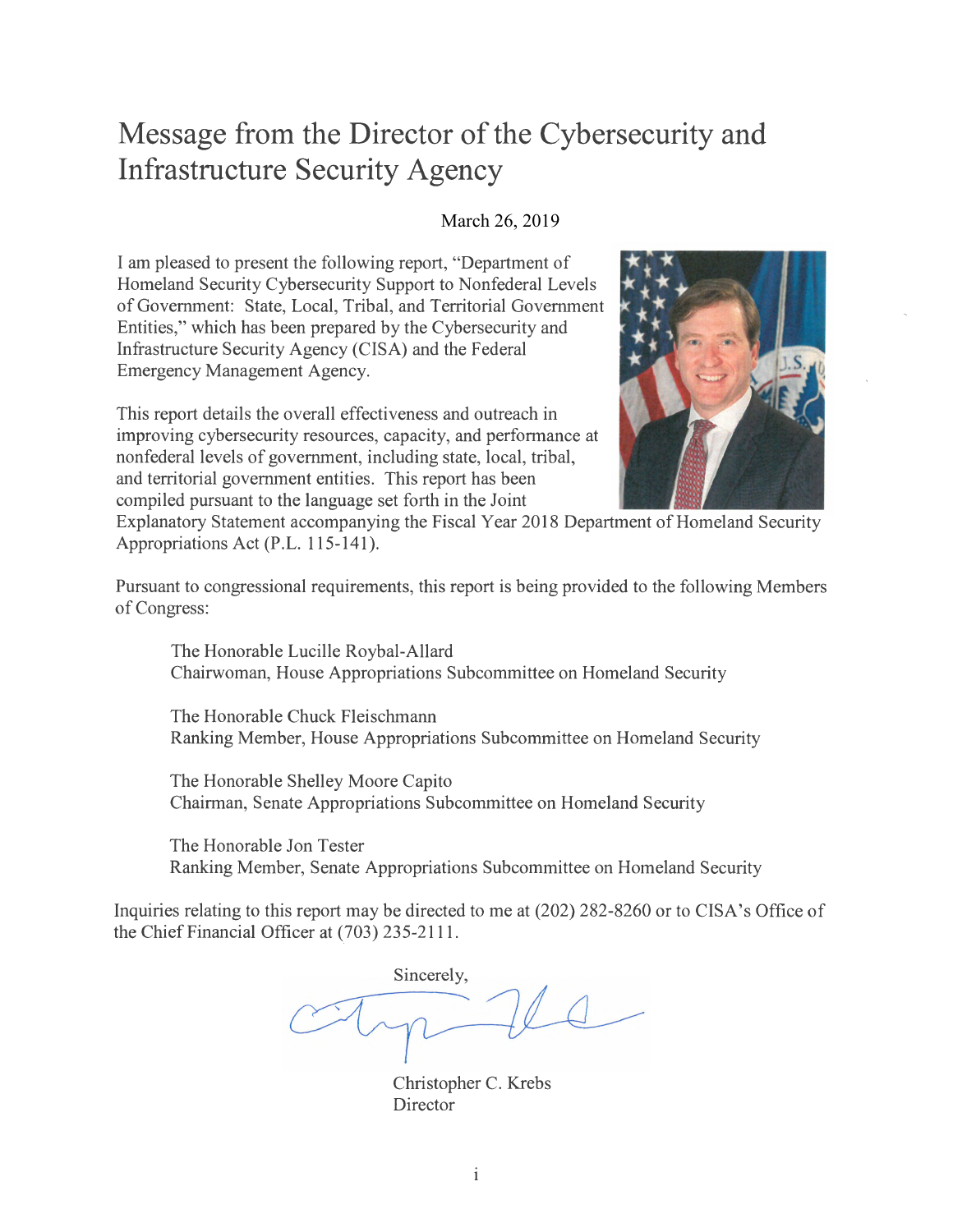

### Department of Homeland Security Cybersecurity Support to State, Local, Tribal, and Territorial Government Entities

### Table of Contents

| II.               |  |
|-------------------|--|
| III.              |  |
| A.                |  |
| <b>B.</b>         |  |
| $\mathbf{C}$ .    |  |
| D.                |  |
| E.                |  |
| F <sub>1</sub>    |  |
| $\mathbf{IV}_{-}$ |  |
|                   |  |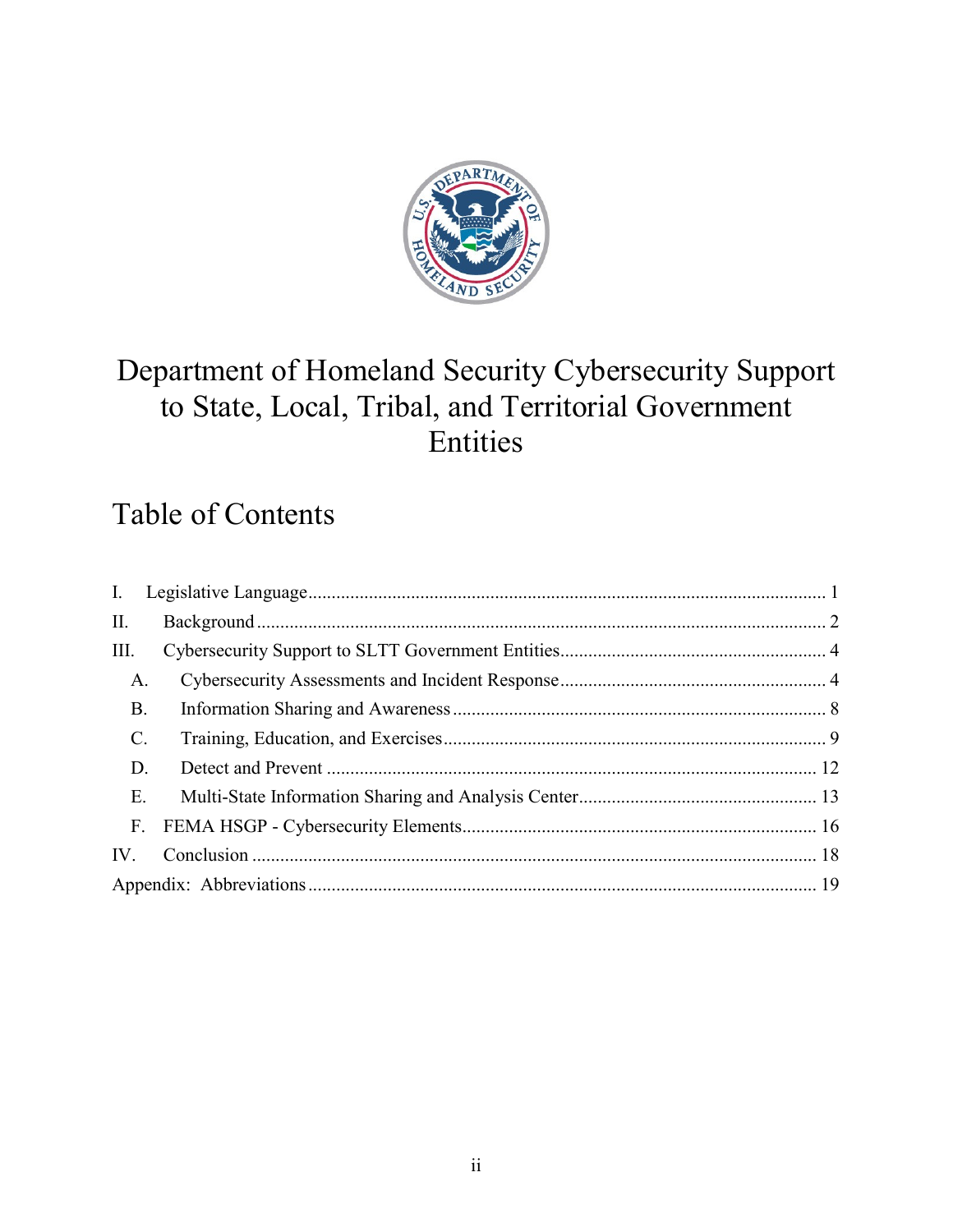### <span id="page-3-0"></span>I. Legislative Language

This report has been prepared pursuant to the requirements set forth in the Joint Explanatory Statement accompanying the Fiscal Year (FY) 2018 Department of Homeland Security (DHS) Appropriations Act (P.L. 115-141). The Joint Explanatory Statement includes the following provision:

Not later than 120 days after the date of enactment of this act, NPPD and FEMA shall brief the Committees on the types of grant assistance, technical assistance, and formal ongoing engagement available to SLTT government entities, including law enforcement agencies, for the purpose of protecting their cyber networks. Within 240 days of the date of enactment of this Act, NPPD shall provide an assessment to the Committees of the overall effectiveness of this assistance and outreach in improving cybersecurity capacity and performance at non-federal levels of government. The Department may provide technical assistance and support to SLTT entities related to the purchase of commercial software capable of protecting the integrity of government information and networks against intrusions.

Section 2202(a)(2) of the Homeland Security Act, as amended by the Cybersecurity and Infrastructure Security Agency Act of 2018 (P.L. 115-278), states that "Any reference to the National Protection and Programs Directorate of the Department in any law, regulation, map, document, record, or other paper of the United States shall be deemed to be a reference to the Cybersecurity and Infrastructure Security Agency of the Department." As such, the Joint Explanatory Statement's reference to the National Protection and Programs Directorate (NPPD) as well as all other statutory references to NPPD contained in this document apply to the Cybersecurity and Infrastructure Security Agency (CISA).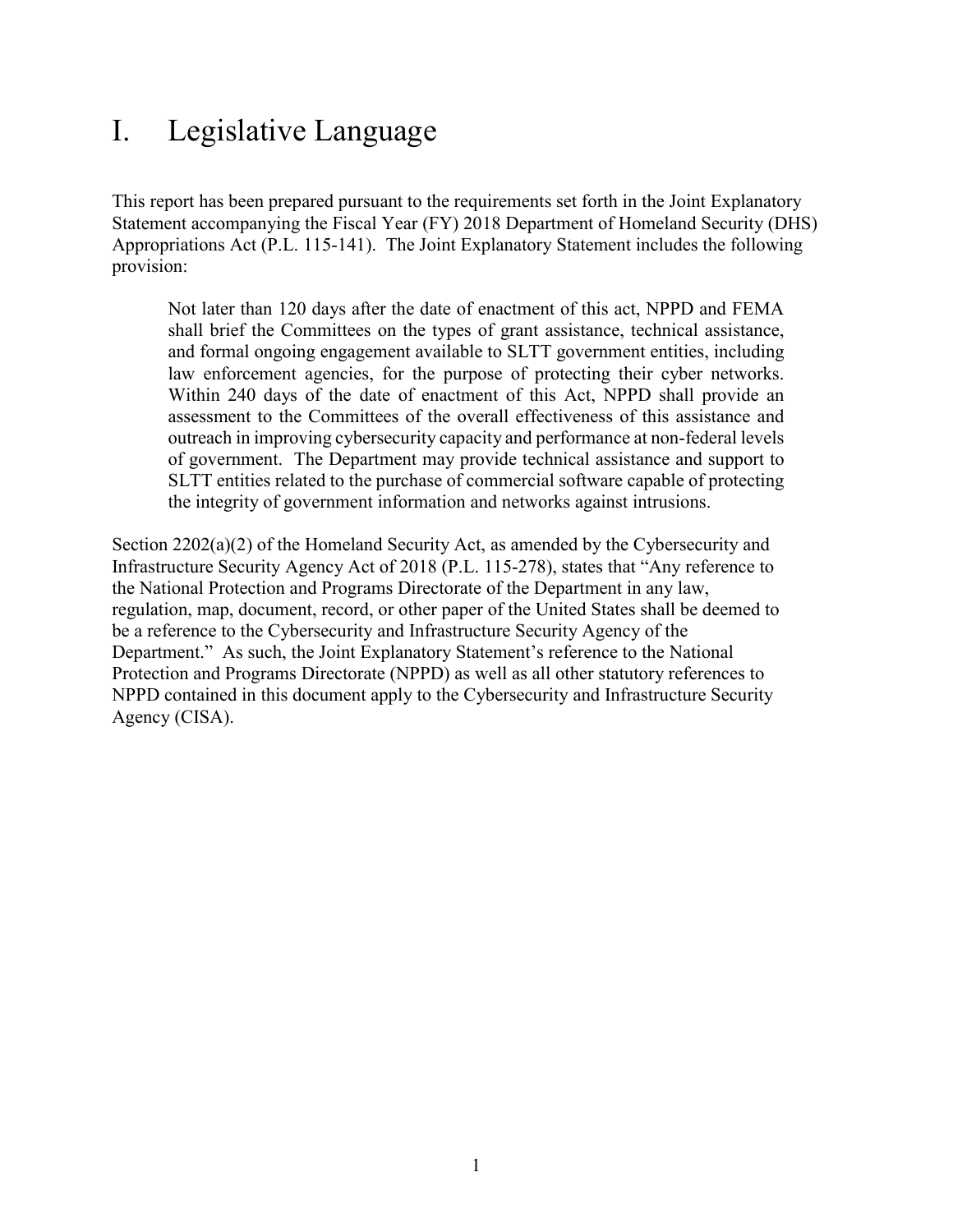### <span id="page-4-0"></span>II. Background

This report is a response to P.L. 115-141, which compels CISA and the Federal Emergency Management Agency (FEMA) to provide the House and Senate Appropriations Subcommittees on Homeland Security information about the types of grant assistance, technical assistance, and formal ongoing engagements available to state, local, tribal, and territorial (SLTT) government entities for the purpose of protecting their cyber networks.

#### **Nationwide Cybersecurity Review**

The Nationwide Cybersecurity Review (NCSR) is an annual self-assessment designed to measure the gaps and capabilities of SLTT governments' cybersecurity programs. Based on the National Institute of Standards and Technology (NIST) Cybersecurity Framework, this annual assessment is funded by DHS and facilitated by the Multi-State Information Sharing and Analysis Center (MS-ISAC). Using the results of the NCSR, DHS delivers a biennial summary report to Congress providing a broad picture of cybersecurity maturity across SLTT governments. Additional information can be found online at: [https://www.cisecurity.org/ms](https://www.cisecurity.org/ms-isac/services/ncsr/)[isac/services/ncsr/.](https://www.cisecurity.org/ms-isac/services/ncsr/)

#### **CISA**

CISA coordinates many of DHS's cybersecurity engagements with SLTT government entities. Through developed relationships, as well as direct, indirect, and self-service engagement, DHS provides SLTT communities with the ability to further advance their cybersecurity risk management.

CISA's National Cybersecurity and Communications Integration Center (NCCIC) provides 24/7 operational and technical support, incident response, and analysis of cybersecurity risks, as well as exercise and planning programs. The NCCIC is the central hub of cybersecurity and communications integration for the Federal Government, SLTT government entities, the intelligence community, law enforcement, the private sector, and international entities. The NCCIC applies unique analytic perspectives, ensuring shared situational awareness and orchestrating synchronized response efforts while protecting the constitutional and privacy rights of Americans. The NCCIC's role is to lead the protection of Federal civilian agencies in cyberspace, as well as to provide support and expertise to SLTT government and critical infrastructure owners and operators.

CISA streamlines strategic outreach to government and industry stakeholders, including SLTT governments. Through stakeholder engagement, CISA sustains strategic SLTT and critical infrastructure relationships to implement persistent cyber risk management, as well as to perform outreach and education activities related to DHS cyber capabilities.

These strategic relationships allow DHS experts to work collaboratively with SLTT governments and industry stakeholders in order to improve cyber resilience in critical areas. While the majority of CISA's efforts focus on long-term and systemic protection and prevention, CISA's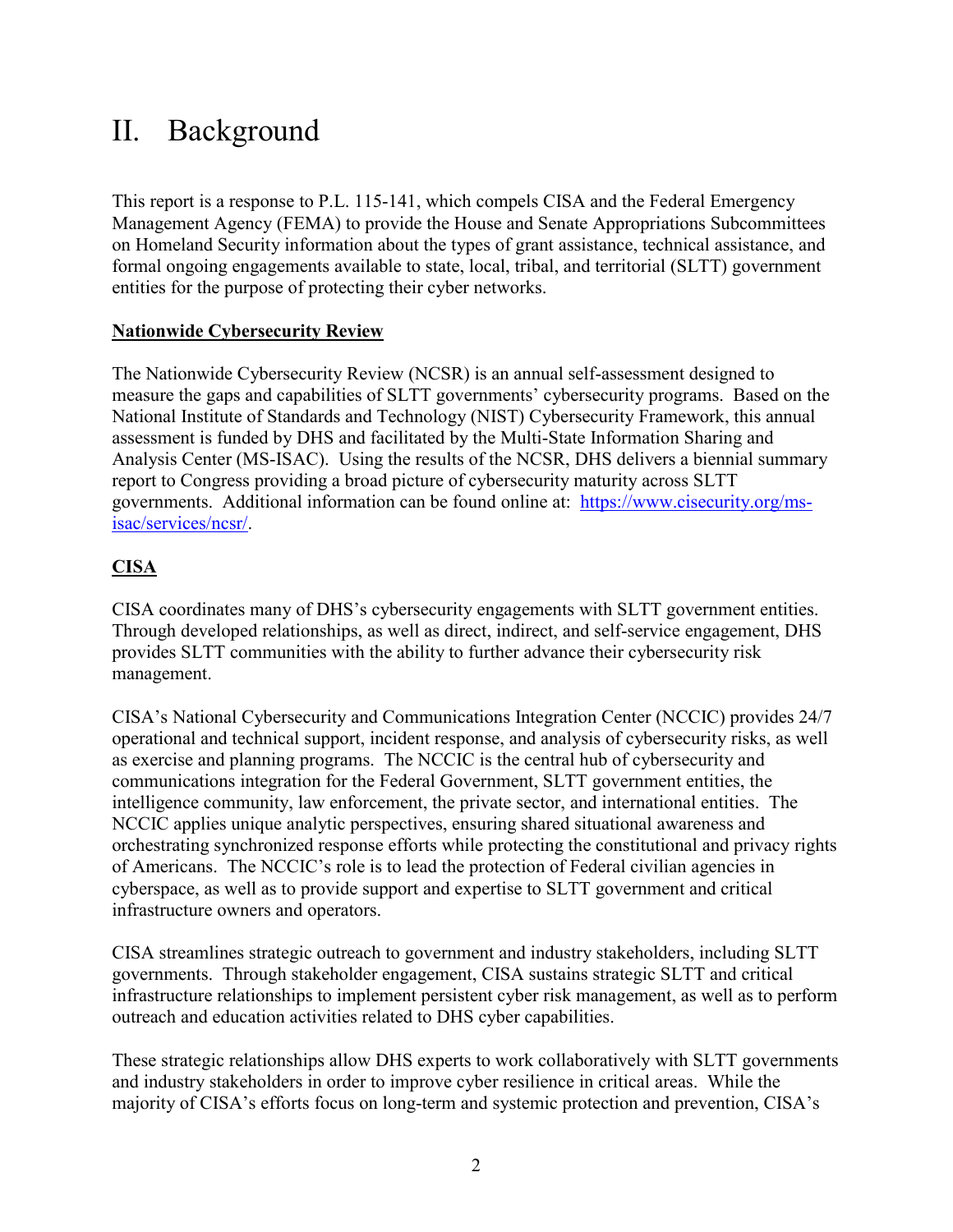efforts also help to position stakeholders to act decisively with little-to-no notice during a cyber incident.

#### **FEMA**

FEMA's Homeland Security Grant Program (HSGP) provides funding to SLTT governments to prevent, protect against, mitigate, respond to, and recover from potential terrorist attacks and other hazards. The HSGP plays an important role in the implementation of the National Preparedness System (NPS) by supporting the building, sustainment, and delivery of core capabilities essential to maintaining a secure and resilient Nation. Funds can be used for preparation, organization, equipment purchase, training sessions, exercises, management, and administration across all core capabilities and mission areas.

#### **Overarching Approach to Increasing SLTT Cybersecurity**

DHS's strategy is to raise the level of cybersecurity across a broad range of stakeholders nationally, including SLTT governments. Through the development of relationships with SLTT agencies around the country, government entities such as the SLTT Government Coordinating Council (GCC) and SLTT associations, DHS gathers accurate requirements, measures net risk reduction, and provides comparative analysis.

This process enables two outcomes. The first outcome is the implementation of governance, standards, policies, and procedures that raise the national baseline level of cyber capabilities. One example of this includes developing models for statewide incident response plans that fully account for Federal and SLTT roles and responsibilities. The second outcome is support services made available to SLTT governments. DHS applies a layered approach of direct, indirect, and self-service support to improve national cybersecurity posture tangibly.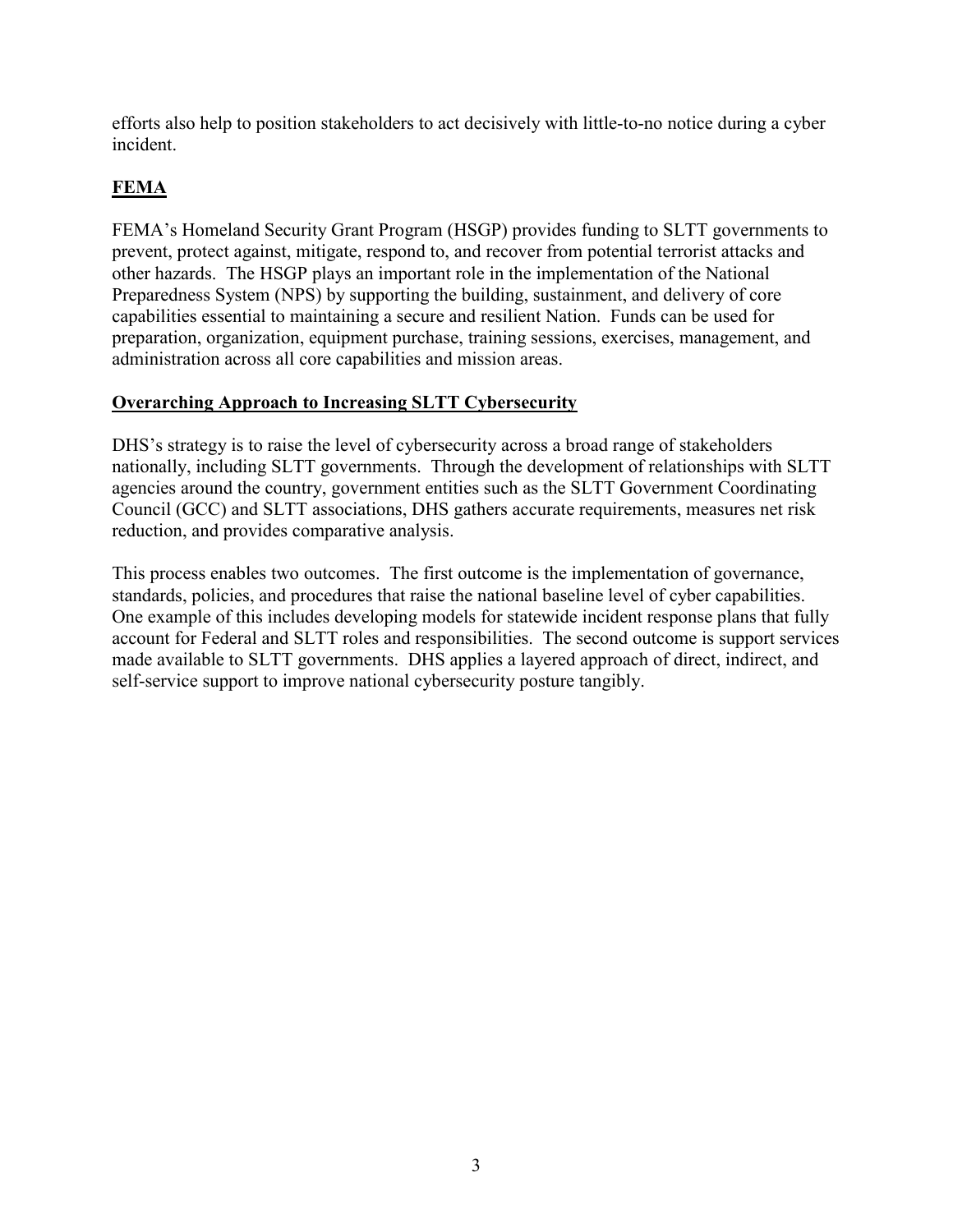### <span id="page-6-0"></span>III. Cybersecurity Support to SLTT Government Entities

DHS provides a number cybersecurity support services in distinct categories for its SLTT stakeholder base: Cybersecurity Assessments and Incident Response; Information Sharing and Awareness; Training, Education, and Resources; Detect and Prevent; MS-ISAC; and FEMA Grants.

#### <span id="page-6-1"></span>A. Cybersecurity Assessments and Incident Response

Cybersecurity assessments are conducted to acquire an accurate understanding of what organizations are attempting to protect, the inherent and residual cybersecurity risk, and the maturity of the overarching security program and its underlying controls, as well as comparative analysis. Upon request by the entity, DHS provides a range of assessments that provide SLTT governments with strategic, operational, and technical perspectives to improve cybersecurity. These assessments build awareness of cyber and communications vulnerabilities, threats, incidents, impacts, and mitigations. The assessments that DHS offers to SLTT entities are voluntary, nonbinding, and no-cost.

Strategic assessments such as the Cyber Infrastructure Survey (CIS), the Cyber Resilience Review (CRR), and the Risk and Vulnerability Assessment (RVA) allow entities to assess their cybersecurity posture. These assessments provide a comparative analysis via an interactive dashboard that allows SLTT governments to plan for and mitigate impacts during an incident. This approach increases cybersecurity awareness and overall preparedness within SLTT communities.

Operational DHS programs and capabilities support SLTT governments. For example, Hunt and Incident Response Teams (HIRT) are available to assist SLTT governments during a cyber incident. Other technical services offered to SLTT governments include the Advanced Malware Analysis Center and routine vulnerability scanning.

#### **Cyber Infrastructure Survey**

The CIS is a strategic, no-cost, and voluntary survey that evaluates the effectiveness of an SLTT government's organizational security controls, cybersecurity preparedness, and overall resilience. Conducted by Cybersecurity Advisors (CSA), the CIS is an assessment of essential cybersecurity practices that are in place for critical services. The CIS is a structured, interviewbased assessment focused on more than 80 cybersecurity controls grouped under 5 key surveyed topics. This facilitated assessment is conducted through an informal interview—typically 2.5 to 4 hours—with up to 2 cybersecurity personnel from the entity. Following the assessment, DHS provides participants with the ability to review and interact with the findings via a user-friendly and data-rich dashboard through a secure, online portal. The CIS dashboard allows entities to visualize results and provides a comparative analysis against other SLTT organizations. The CSA program conducted 47 CISs with SLTT government entities during FY 2018, including 20 CISs conducted specifically on elections infrastructure. *(Aligns to the May 2018 DHS*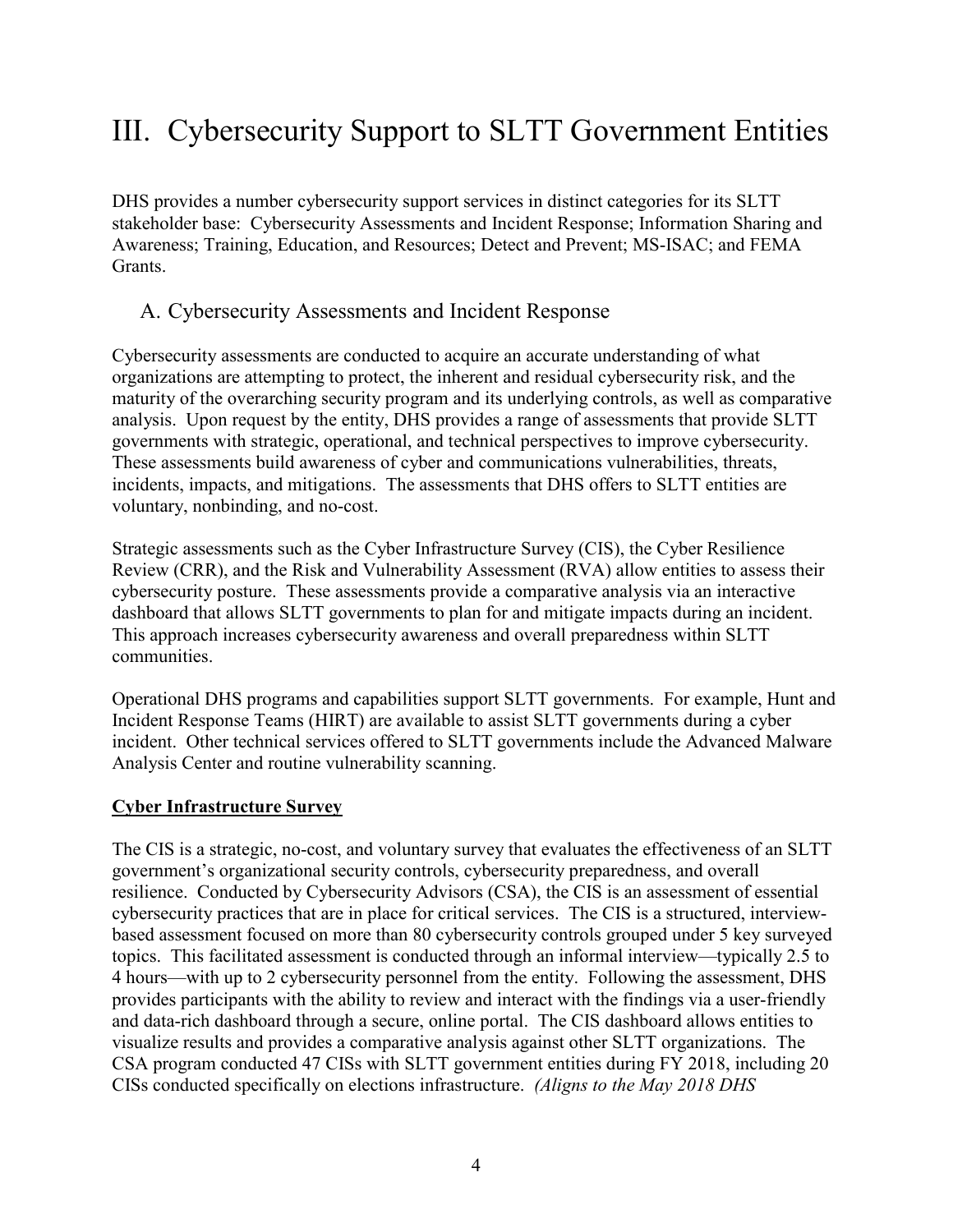*Cybersecurity Strategy, Goal 1 Assess Evolving Cybersecurity Risks Objective 1.1 Maintain Strategic Awareness of Trends in National and Systemic Cybersecurity)*. *[1](#page-7-0)*

#### **Cyber Resilience Review**

Another strategic cybersecurity assessment offered by DHS is the CRR. The CRR is a no-cost and voluntary assessment to evaluate and enhance cybersecurity within critical infrastructure sectors and SLTT governments. The goal of the CRR is to measure key cybersecurity capabilities in order to provide meaningful indicators of an entity's ability to manage cyber risk to critical services during normal operations, times of operational stress, and crisis. To ensure the protection and sustainment of an entity's critical services, the CRR seeks to understand the entity's capacities and capabilities in performing, planning, managing, measuring, and defining cybersecurity practices and behaviors in 10 domains: Asset Management, Controls Management, Configuration and Change Management, Vulnerability Management, Incident Management, Service Continuity Management, Risk Management, External Dependency Management, Training and Awareness, and Situational Awareness. Through the CRR, an organization will develop an understanding of its ability to manage cyber risk during normal operations and in the event of an incident. During FY 2018, the CSA program conducted 62 CRR assessments with SLTT government entities across the Nation, including 24 CRR assessments specifically for elections infrastructure.*(Aligns to the May 2018 DHS Cybersecurity Strategy, Goal 1 Assess Evolving Cybersecurity Risks Objective 1.1 Maintain Strategic Awareness of Trends in National and Systemic Cybersecurity).*

#### **National Cybersecurity Assessments and Technical Services**

CISA offers vulnerability scanning and penetration testing via the National Cybersecurity Assessments and Technical Services (NCATS) team. The NCATS team conducted multiple RVAs in FY 2018. An RVA is a no-cost offering that combines national threat and vulnerability information with data collected through onsite assessments in order to provide stakeholders with actionable recommendations prioritized by risk. Engagements are designed to determine whether and by what methods an adversary can defeat network security controls. Components of the assessment can include scenario-based network penetration testing, Web application testing, social engineering, wireless testing, configuration reviews of servers and databases, and evaluation of an organization's detection and response capabilities. The NCATS team conducted 36 RVAs of election sector SLTT organizations in FY 2018. *(Aligns to the May 2018 DHS Cybersecurity Strategy, Goal 1 Assess Evolving Cybersecurity Risks Objective 1.1 Maintain Strategic Awareness of Trends in National and Systemic Cybersecurity).*

<span id="page-7-0"></span> $\overline{a}$ <sup>1</sup> For a copy of the May 2018 DHS Cybersecurity Strategy, see: [https://www.dhs.gov/sites/default/files/publications/DHS-Cybersecurity-Strategy\\_1.pdf.](https://www.dhs.gov/sites/default/files/publications/DHS-Cybersecurity-Strategy_1.pdf)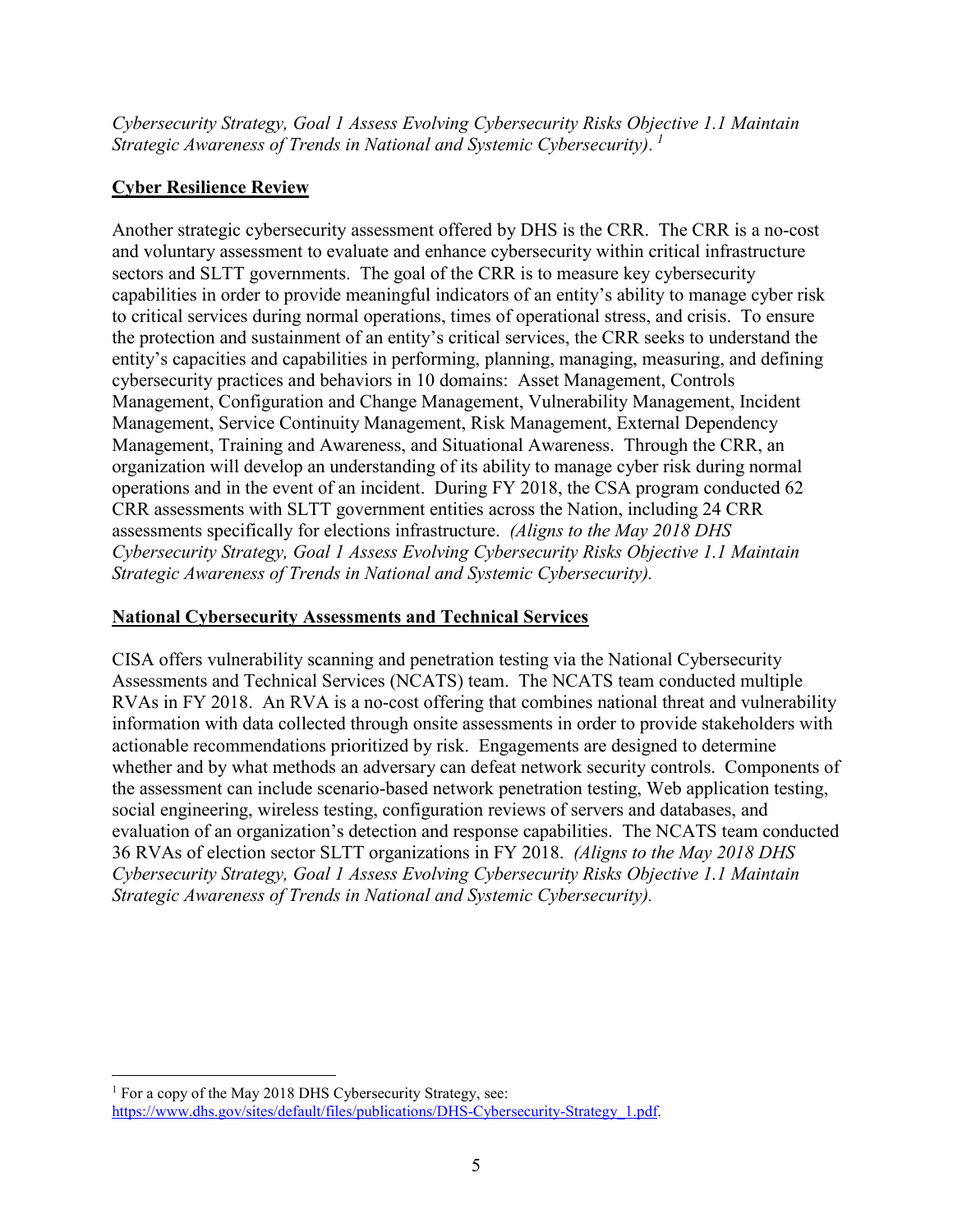#### **National Cybersecurity and Communications Integration Center**

The NCCIC operates 24 hours a day every single day of the year, and is responsible for analyzing and reducing cyber threats and vulnerabilities, disseminating cyber threat information, and coordinating incident response and mitigation activities. The NCCIC uses information from across the globe and operational capabilities to defend Federal networks, assist the private sector with defending its own networks, and share situational awareness about the cyber and communications risk landscape. The NCCIC shares classified and unclassified information through trusted and operational relationships with a broad range of stakeholders. The NCCIC conducts assessment, cyber hunt and incident response, network monitoring, threat and malware analysis, and opensource research. During FY 2018, the NCCIC provided situational awareness and coordinated operational activities to assist SLTT governments. *(Aligns to the May 2018 DHS Cybersecurity Strategy, Goal 5 Respond Effectively to Cyber Incidents Objective 5.1 Increase Voluntary Incident Reporting and Victim Notification to Facilitate the Provision of* 

**Cybersecurity Support for Special Events: Super Bowl LIII** In FY 2018, the NCCIC closely engaged with the City of Atlanta, Georgia in preparation for Super Bowl LIII. DHS serves as the cochair to the Atlanta's Communications Infrastructure Subcommittee to ensure that there is sufficient capacity and coverage of communications at the venue sites. Additionally, in FYs 2018 and 2019, DHS coordinated closely with both the National Football League and Atlanta for cyber vulnerability assessments and tabletop exercises. A cyber tabletop exercise occurred on September 21, 2018, which included numerous Federal and SLTT government entities and privatesector members.

*Response Assistance and Objective 5.2 Expand Asset Response Capabilities to Mitigate and Manage Cyber Incidents).* 

#### **Hunt and Incident Response Team**

CISA offers hunt and incident response capabilities through HIRTs. A HIRT provides mitigation and recovery services through 24/7 intrusion analysis post-incident. DHS utilizes state-of-the-art hunting capabilities to identify advanced adversary presence proactively in a network that evades traditional security controls. Skilled personnel are dispatched when a cyber incident occurs to assist in malicious actor identification, technical analysis, containment, mitigation guidance, and post-incident recovery.

HIRTs have provided incident response and coordination activities successfully for cyber incidents in SLTT governments. During FY 2018, HIRTs conducted 20 hunt engagements for SLTT entities to identify malicious activity on systems and networks, including 17 for election cybersecurity. These engagements include 4 proactive hunt engagements and response to one SLTT incident involving suspected intrusion by foreign actors.*(Aligns to the May 2018 DHS Cybersecurity Strategy, Goal 5 Respond Effectively to Cyber Incidents Objective 5.1 Increase Voluntary Incident Reporting and Victim Notification to Facilitate the Provision of Response Assistance and Objective 5.2 Expand Asset Response Capabilities to Mitigate and Manage Cyber Incidents).*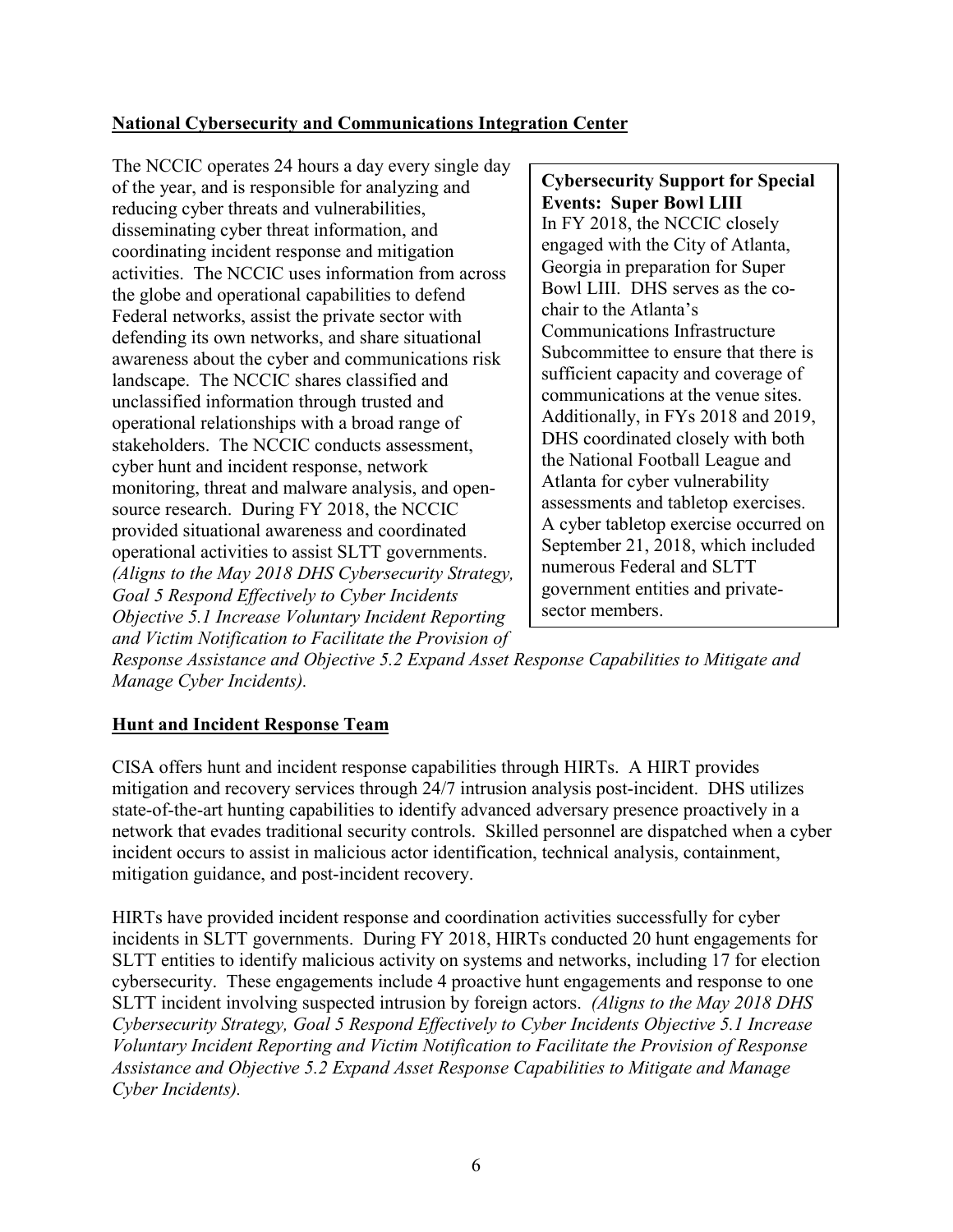#### **National Communications Coordination**

The NCCIC is the lead for Emergency Support Function #2 (ESF-2) - Communications. ESF-2 supports the restoration of communications infrastructure, facilitates recovery of systems and applications from cyber incidents, and coordinates Federal communications support to response efforts. ESF-2 also provides information and communications technology support to SLTT government entities and first responders when their systems have been affected. Following the devastating hurricane season of 2017, the NCCIC coordinated the restoration and repair of telecommunications infrastructure. The NCCIC also coordinated the protection and sustainment of cyber and information technology resources of affected SLTT government entities in Texas, Florida, and Puerto Rico. The ESF-2 Communications Training and Exercise team restarted the Annual Spring Exercise, which occurred in April 2018. The ESF-2 Webinar Series offered SLTT emergency communications operators and first responders distance learning and collaboration opportunities regarding incident response protocols. Responding to hurricane disasters in Puerto Rico, the SHAred RESources (SHARES) program, administered through the NCCIC, helped the Puerto Rico National Guard personnel to get their high frequency (HF) radios working for emergency communication coordination. The SHARES program was able to send email communications by HF when conventional Internet and communications infrastructures were not working properly in Puerto Rico. *(Aligns to the May 2018 DHS Cybersecurity Strategy, Goal 5 Respond Effectively to Cyber Incidents Objective 5.1 Increase Voluntary Incident Reporting and Victim Notification to Facilitate the Provision of Response Assistance and Objective 5.2 Expand Asset Response Capabilities to Mitigate and Manage Cyber Incidents).* 

#### **Advanced Malware Analysis Center**

DHS provides dynamic analyses of malicious code in the event of an SLTT government discovering and reporting malicious code via the Advanced Malware Analysis Center. The Center is a standalone and closed computer network system used for analyzing computer network vulnerabilities and threats as well as for enabling the NCCIC to collect, analyze, and exchange malware information 24/7. Stakeholders submit malware samples via an online website and receive a technical document outlining the results of the analysis. Experts then detail recommendations for malware removal and recovery activities. This service can be performed as part of incident response, should the incident require it. *(Aligns to the May 2018 DHS Cybersecurity Strategy, Goal 5 Respond Effectively to Cyber Incidents Objective 5.1 Increase Voluntary Incident Reporting and Victim Notification to Facilitate the Provision of Response Assistance and Objective 5.2 Expand Asset Response Capabilities to Mitigate and Manage Cyber Incidents).*

#### **Vulnerability Scanning and Assessments**

CISA supported vulnerability scanning and assessments (known as Cyber Hygiene scanning) of Internet-accessible systems for known vulnerabilities on a continual basis as a no-cost service. The service incentivizes modern security practices and enables participants to reduce their exposure to exploitable vulnerabilities. CISA also provides onsite support to SLTT governments by assisting them with performing a security self-assessment of their enterprise and control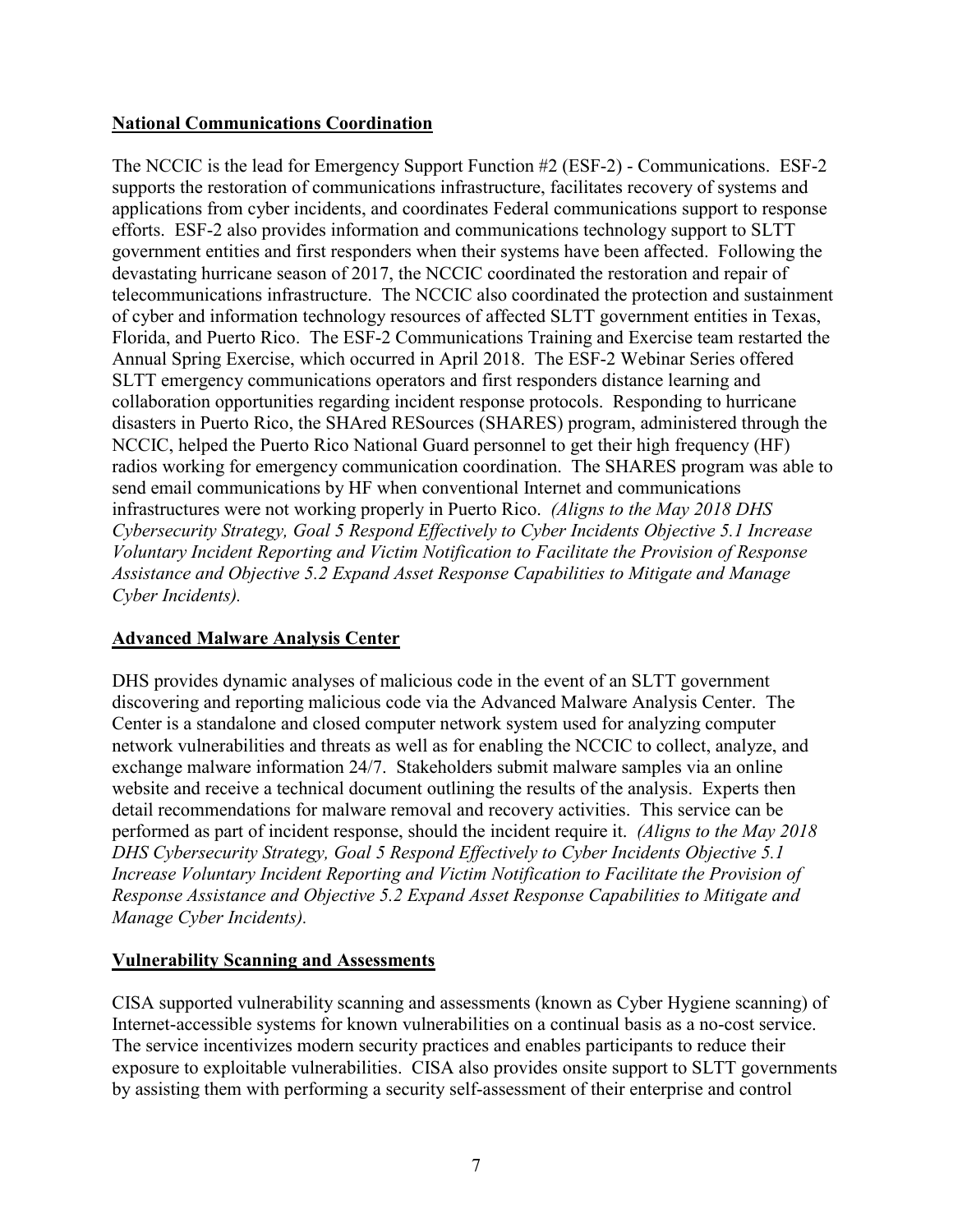system networks. During FY 2018, the program delivered 31,847 scanning reports to more than 700 system owners, including 247 SLTT government entities and 133 of these entities specifically for elections infrastructure. The program has put a renewed focus on increasing coverage of elections infrastructure for SLTT government entities. For example, in FY 2018, the Governor of Ohio issued a mandate for 88 counties to sign up for DHS Cyber Hygiene and Phishing Campaign Assessments to help secure election infrastructure. *(Aligns to the May 2018 DHS Cybersecurity Strategy, Goal 1 Assess Evolving Cybersecurity Risks Objective 1.1 Maintain strategic awareness of trends in national and systemic cybersecurity).* 

#### <span id="page-10-0"></span>B. Information Sharing and Awareness

#### **Automated Indicator Sharing**

CISA offers the automated indicator sharing (AIS) capability, which enables the exchange of cyber threat indicators between the Federal Government, SLTT government entities, and the private sector at machine speed. Threat indicators are information such as malicious IP addresses or the sender's address of a phishing email. AIS is part of a DHS effort to create a cyber ecosystem in which as soon as a stakeholder observes an attempted compromise, the cyber threat indicator of the compromise will be shared in real time with all stakeholders, thereby protecting everyone from that particular threat. AIS shared 3.6 million indicators in FY 2018. AIS's capability currently consists of 22 SLTT government entities that are direct participants, while 20 Information Sharing and Analysis Organizations as well as Information Sharing Analysis Center participants act as effective force multipliers for SLTT stakeholders. In total, there are 4,200 indirect participants in the program receiving threat feed data from 234 direct participants. *(Aligns to the May 2018 DHS Cybersecurity Strategy, Goal 3 Protect Critical Infrastructure Objective 3.2 Expand and Improve Sharing of Cyber Threat Indicators, Defensive Measures, and Other Cybersecurity Information).* 

#### **Homeland Security Information Network**

DHS offers the Homeland Security Information Network (HSIN), which provides a platform that allows for increased collaboration and information sharing across communities. The portal provides to stakeholders the ability to share threat analysis and products within trusted communities of interest. For instance, the National Cyber Situational Awareness Room (NCSAR) is a forum for the SLTT/elections community, fusion centers, and Federal partners to participate in real-time as well as to secure information sharing and collaboration on issues

#### **HSIN NCSAR Support to Election Infrastructure**

The Election Infrastructure-Information Sharing and Analysis Center (EI-ISAC) operates the National Cyber Situational Awareness Room for EI-ISAC members in jurisdictions holding a primary or general election. The room is open several days in advance of or following an election. The room provides a centralized information sharing platform for the elections community and Federal partners regarding cybersecurity threats to election infrastructure. Invitations to the room are limited to EI-ISAC members in states holding an election that day, as well as Federal partners.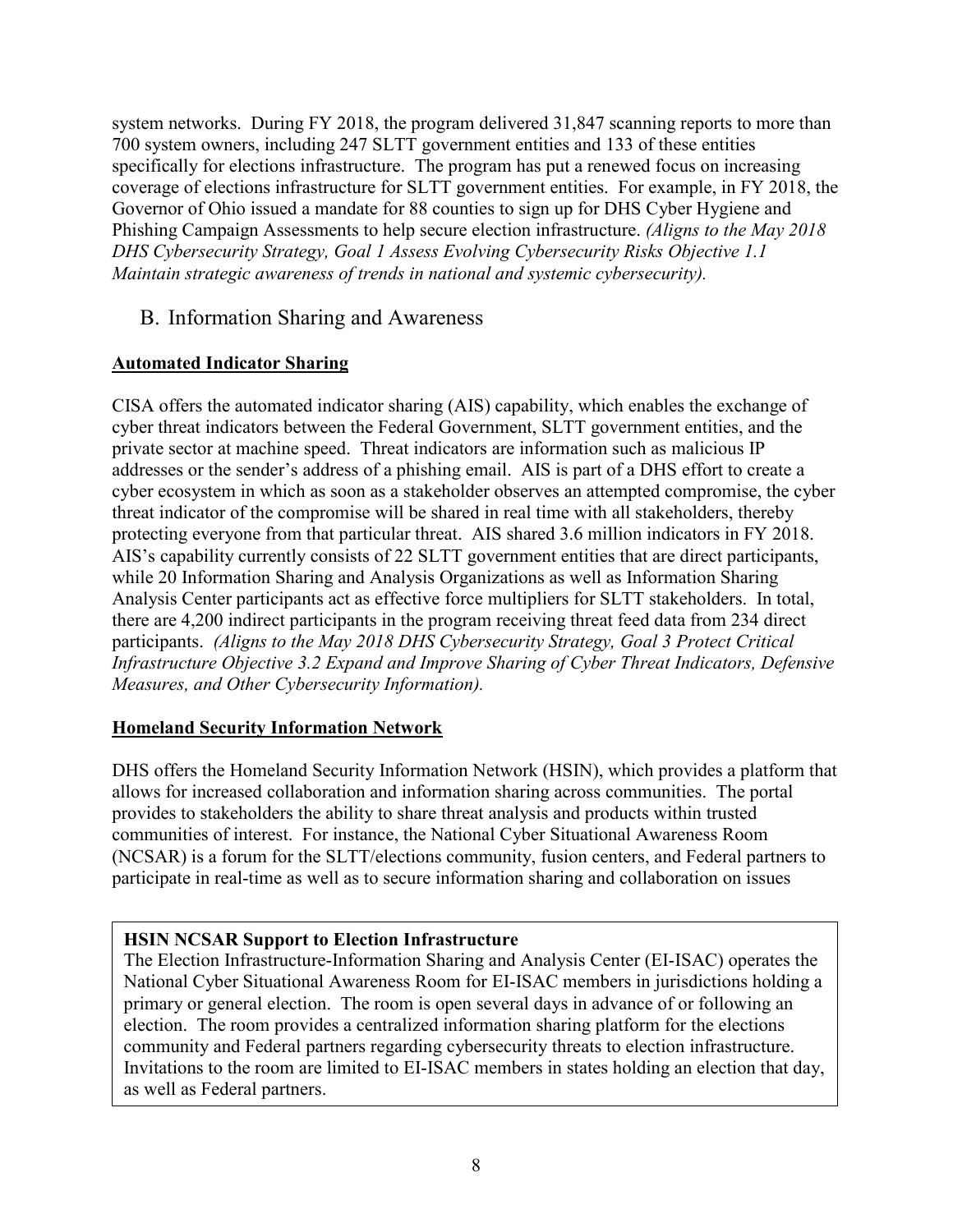impacting elections. Vetted individuals with an HSIN account have access to the NCSAR as participants.

#### <span id="page-11-0"></span>C. Training, Education, and Exercises

#### **Cybersecurity Education and Training Assistance Program**

DHS manages the Cybersecurity Education and Training Assistance Program (CETAP), which provides grant funding to promote cybersecurity education. The grantee, the National Integrated Cyber Education Research Center, supports a coordinated effort to increase knowledge of cybersecurity careers and to engage students and teachers in cybersecurity education. As of November 2018, more than 13,500 kindergarten through twelfth-grade (K-12) teachers have accessed the DHS-sponsored cyber education curricula, affecting more than 2.1 million students. K-12 educators access curricula through a learning management system that provides easy access to course materials (student workbooks, teacher and master notes, lesson plans, assessments, and other supplemental materials) free of charge. *(Aligns to the May 2018 DHS Cybersecurity Strategy, Goal 6 Strengthen the Security and Reliability of the Cyber Ecosystem Objective 6.4 Improve Recruitment, Education, Training, and Retention to Develop a World-class Cyber Workforce).* 

#### **Crosscutting Support - CSA Program**

The DHS CSA program provides regionally located personnel who engage state and local governments to offer immediate and sustained assistance to prepare for and protect from cyber threats. The CSA program offers cybersecurity assistance on a voluntary and no-cost basis to critical infrastructure organizations, including SLTT governments.

During FY 2018, the CSA program established 8 new partnerships with SLTT water and wastewater stakeholders in Massachusetts and New Hampshire. These recent new partnerships were due in part to the relationship with regional U.S. Environmental Protection Agency (EPA) partners emphasizing the importance of cyber resilience through cybersecurity workshops. The CSA program participated in several tabletop exercises with regional water and wastewater owners and operators over the course of FY 2018. This newly established DHS/EPA partnership has made DHS cybersecurity resources available to a customer set that previously was not taking advantage of these programs to reduce overall cyber risk.

Another specific accomplishment of the CSA program in FY 2018 included providing direct onsite support to the special elections held by New Jersey, Utah, and Virginia. This direct onsite support resulted in close coordination between the state-level election chief information officers (CIO) and the NCCIC during the course of the election. This close coordination allowed the state CIOs to request information directly from the NCCIC via the CSAs while still being able to focus on supporting the election information technology (IT) infrastructure of their respective states. *(Aligns to the May 2018 DHS Cybersecurity Strategy, Goal 3 Protect Critical Infrastructure).*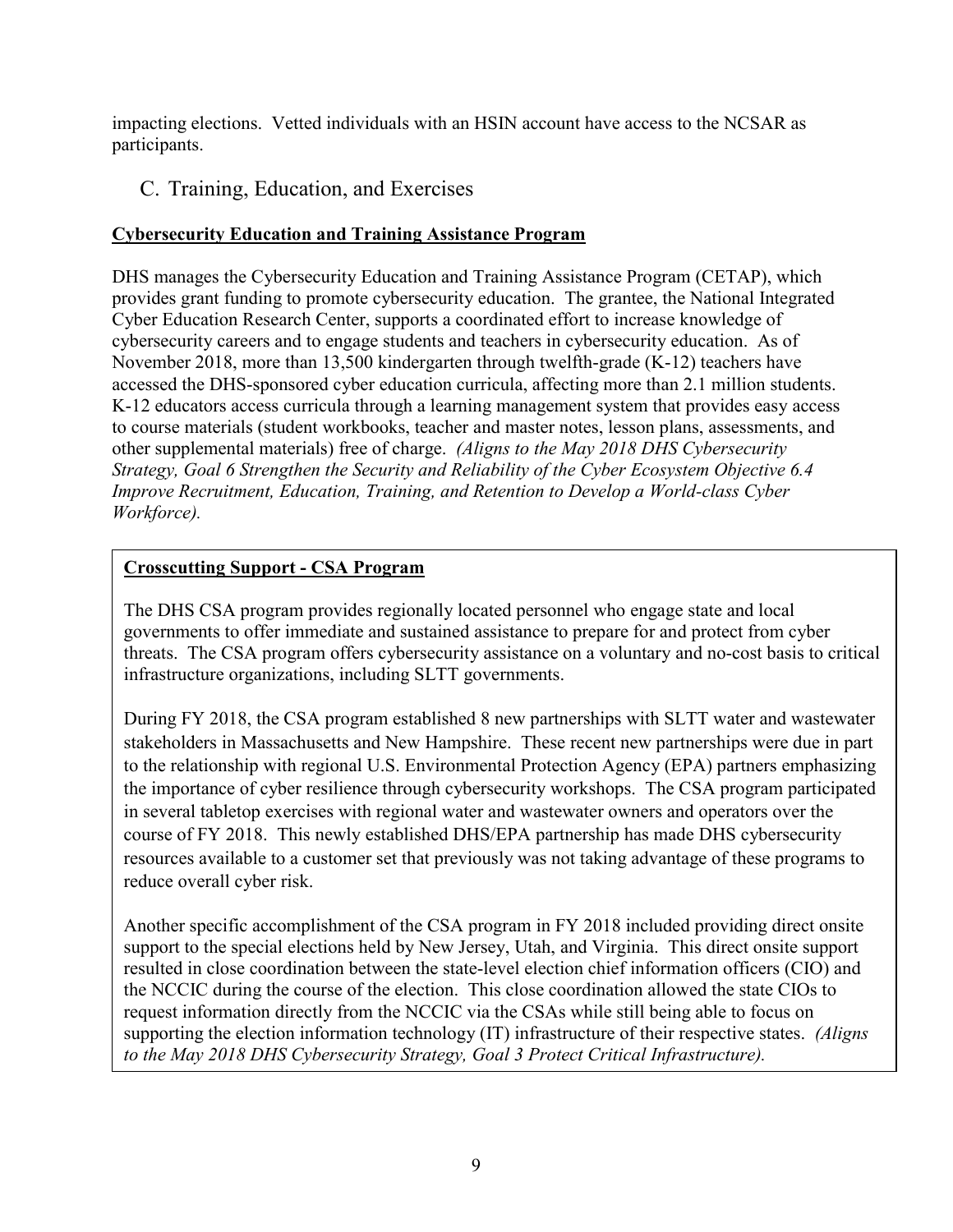#### **Federal Virtual Training Environment**

DHS offers the Federal Virtual Training Environment (FedVTE), which provides free cybersecurity training, available to all U.S. Federal and SLTT government employees, Federal contractors with the permission of their Federal sponsor, and U.S. active duty military and veterans. FedVTE contains more than 60 courses, providing online, on-demand access to cybersecurity training to help the workforce maintain expertise and foster operational readiness. Courses range from beginner to advanced levels and training is accessible from any Internetenabled computer or mobile device. At the end of FY 2018, 250,000+ total users were registered on FedVTE, including 1,000+ SLTT-specific users and 38,000 military and veteran-specific users. *(Aligns to the May 2018 DHS Cybersecurity Strategy, Goal 6 Strengthen the Security and Reliability of the Cyber Ecosystem Objective 6.4 Improve Recruitment, Education, Training, and Retention to Develop a World-class Cyber Workforce).* 

#### **National Cyber Exercises and Planning Program**

CISA's National Cyber Exercises and Planning Program (NCEPP) provides cyber exercise planning workshops and seminars, as well as conducts tabletop, full-scale, and functional exercises for organizations. These exercises enable organizations to rehearse their response to staged incidents, allowing organizations to develop "muscle memory" and identify areas that may need to be improved in order to prepare for a real-world situation. NCEPP's goals are to strengthen U.S. national cybersecurity resilience through cyber exercise planning and execution, advance exercise stakeholder relationships and cooperation, and expand opportunities for engagement.

NCEPP supports continued improvement in national cyber preparedness and resilience through designing, developing, and conducting cyber exercises and cyber plans for Federal and SLTT government entities, international stakeholders, and critical infrastructure-sector stakeholders. The program also renewed focus on supporting SLTT elections cybersecurity. As a result, the program conducted 14 election cybersecurity exercises, including a 3-day National Level Virtual Exercise and 13 focused exercises, including 6 in New York, 3 nationally, and 1 each for Rhode Island, South Carolina, Kentucky, Colorado, and the National Association of Counties membership. *(Aligns to the May 2018 DHS Cybersecurity Strategy, Goal 5 Respond Effectively to Cyber Incidents Objective 5.3 Increase Cooperation Between Incident Responders to Ensure Complementary Threat Response and Asset Response Efforts).*

#### **Cyber Storm VI**

Cyber Storm, DHS's biennial exercise series, provides the framework for the most extensive government-sponsored cybersecurity exercise of its kind.

During FY 2018, the Cyber Storm VI National Level exercise included significant SLTT participation. The focus was on the critical manufacturing and transportation sectors, with participation from the information communications and technology sectors; law enforcement, defense, and intelligence agencies; state and local governments; and international partners.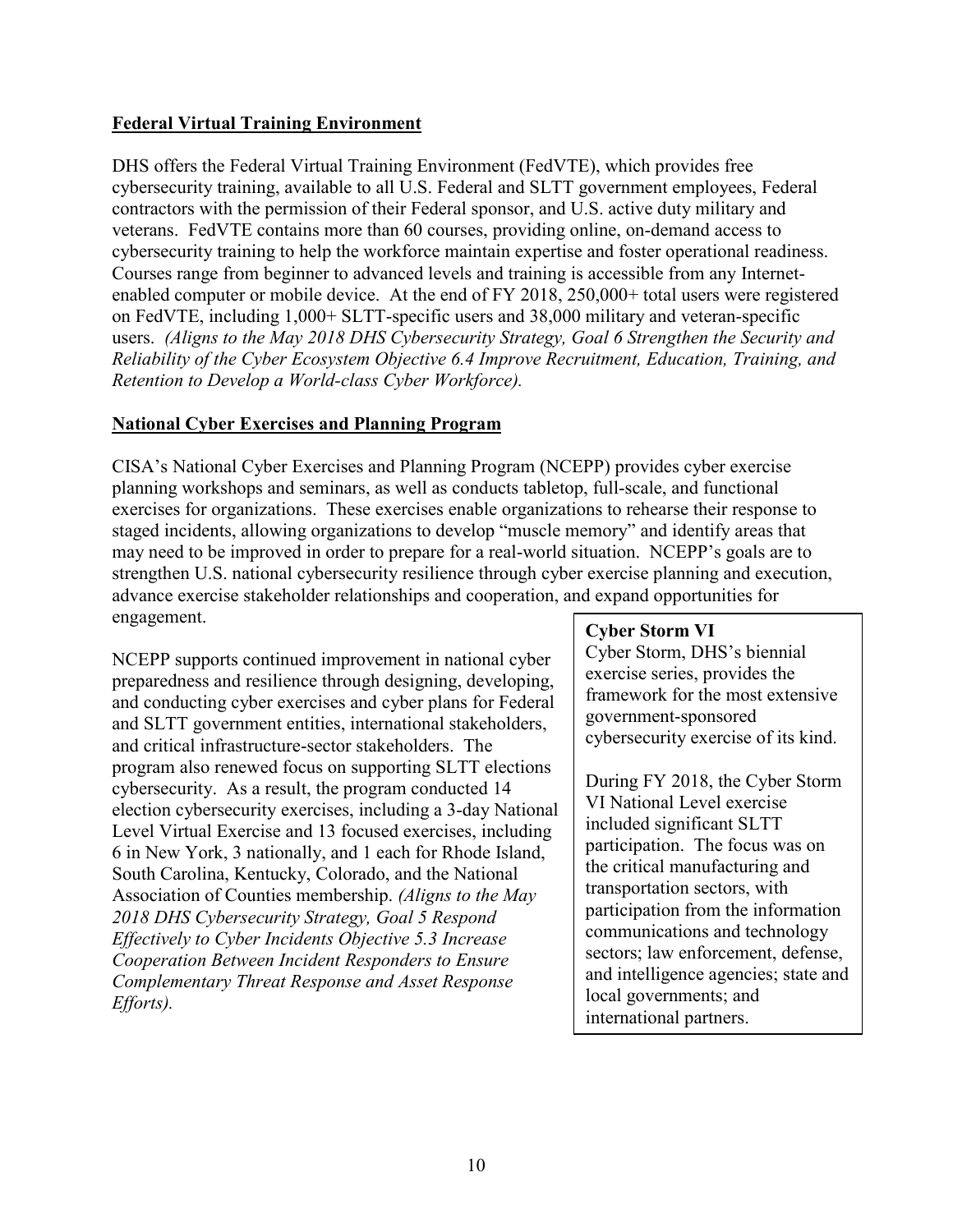#### **National Initiative for Cybersecurity Careers and Studies Catalog**

The National Initiative for Cybersecurity Careers and Studies (NICCS) Catalog serves as the central location where cybersecurity professionals can find more than 4,000 cybersecurityrelated courses both online and in-person from more than 160 providers across the Nation. NICCS provides research and training information through a catalog of cyber training programs that can be filtered by location, preferred delivery method, specialty area, or proficiency level. NICCS also provides information about science, technology, engineering, and math programs, along with cyber-related degree programs and cyber competitions and events. Courses help participants to increase their expertise, earn a certification, or even transition into a new career.

All of the courses are aligned to the National Initiative for Cybersecurity Education (NICE) Cybersecurity Workforce Framework, which is the foundation for increasing the size and capability of the U.S. cybersecurity workforce and serves as the blueprint to categorize, organize, and describe cybersecurity work. The NICE Cybersecurity Workforce Framework provides educators, students, employers, employees, training providers, and policymakers with a systematic and consistent way to organize how we think and talk about cybersecurity work and to understand requirements of the cybersecurity workforce.

During FY 2018, the NICCS website received major redesigns and enhancements to improve user experience. This redesign includes a new tool allowing human capital managers to build position descriptions using the NICE Cybersecurity Workforce Framework, resulting in 1,988,577 unique page views—a 98.15-percent increase in views from FY 2017. One specific example is the addition of a keyword search utility to the NICE Cybersecurity Workforce Framework, which greatly enhances the accessibility and functionality of the NICCS website for our SLTT users. *(Aligns to the May 2018 DHS Cybersecurity Strategy, Goal 6 Strengthen the Security and Reliability of the Cyber Ecosystem Objective 6.4 Improve Recruitment, Education, Training, and Retention to Develop a World-class Cyber Workforce).*

#### **STOP. THINK. CONNECT. ™ Toolkit**

DHS leads the STOP. THINK. CONNECT. ™ (STC) Campaign, which is a national public awareness campaign aimed at increasing the understanding of cyber threats and empowering the American public to be safer and more secure online. The STC Campaign encourages Americans to view Internet safety as a shared responsibility at home, in the workplace, and in our communities. The STC Campaign provides access to resources that give Americans the tools that they need to make more informed decisions when using the Internet.

A key component of the campaign is the STC Toolkit, which provides resources and materials to help promote cybersecurity awareness. The toolkit includes education materials for a variety of audiences, from K-12 students to older Americans to small business owners. During FY 2018, 74 new Campaign Partners joined the STC Campaign:

- 23 Academic Alliance: nonprofit colleges and universities
- 36 Cyber Awareness Coalition: Federal agencies and SLTT governments, including 26 new SLTT partners
- 15 National Network: nonprofit organizations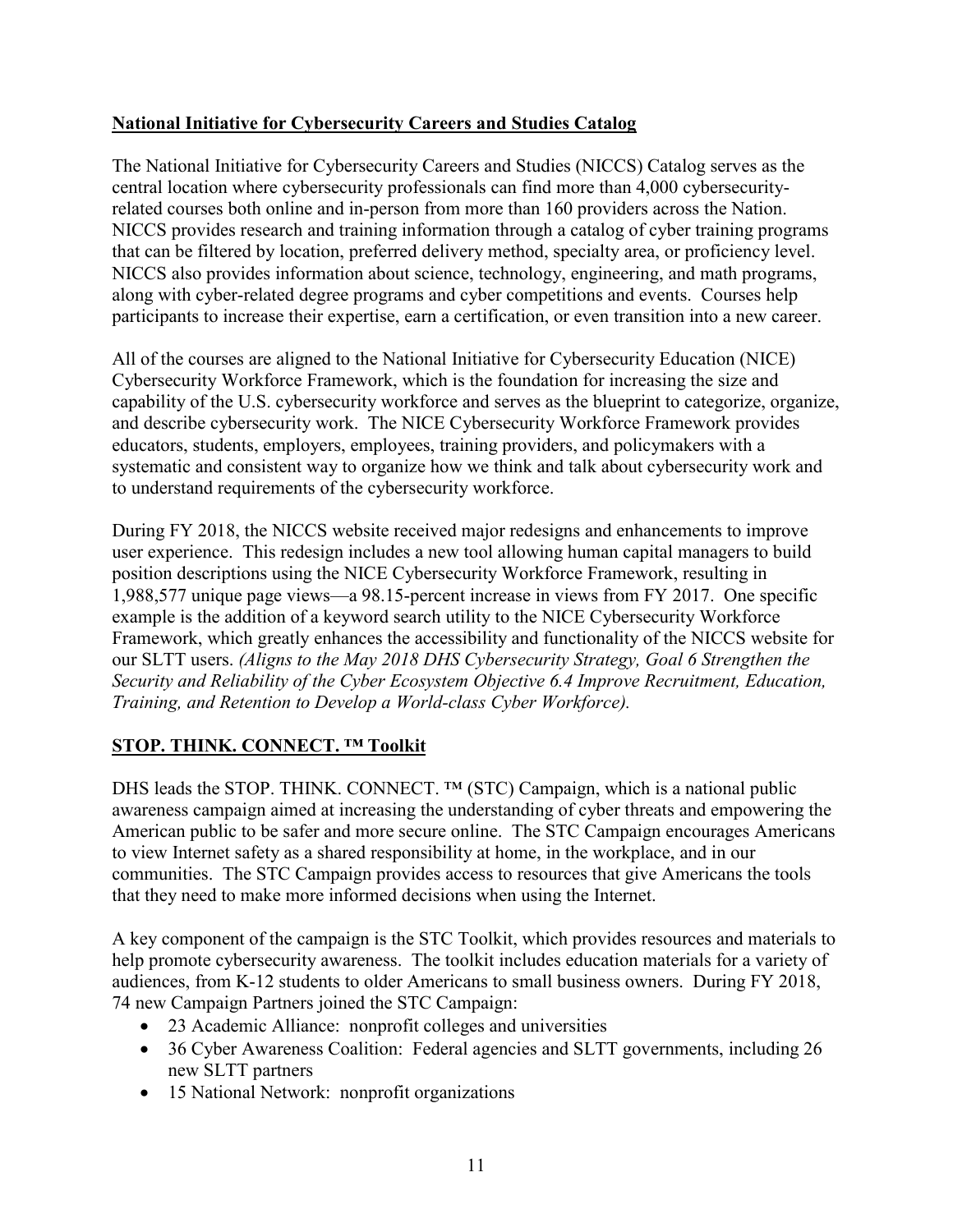The STC Campaign held monthly Partner Calls during FY 2018, with more than 1,100 participants, or an average of 91 participants each month. The STC Campaign focused on driving Web traffic to the toolkit and other resources, resulting in the STC Campaign landing page receiving 30.35 percent of all DHS.gov unique page views during FY 2018, which totaled to 49,138 unique page views. *(Aligns to the May 2018 DHS Cybersecurity Strategy, Goal 6 Strengthen the Security and Reliability of the Cyber Ecosystem Objective 6.4 Improve Recruitment, Education, Training, and Retention to Develop a World-class Cyber Workforce).* 

#### **National Computer Forensic Institute (NCFI)**

The National Computer Forensics Institute (NCFI), located in Hoover, Alabama, is the Nation's only federally funded training center dedicated to instructing SLTT officials in digital evidence recovery and cybercrime investigations. NCFI was opened in 2008 in collaboration with the U.S. Secret Service (USSS), DHS, and the State of Alabama with a mandate to provide state and local law enforcement as well as legal and judicial professionals with a free, comprehensive education on current cybercrime trends, investigative methods, and prosecutorial challenges. With congressional support, NCFI has trained and equipped thousands of state and local police investigators, prosecutors and judges from all 50 states and 3 U.S. Territories. These NCFI graduates represent more than 2,500 agencies nationwide. SLTT agencies benefit from a tuitionfree education. In addition, all travel, hotel, and per diem costs are covered by NCFI. Furthermore, students receive the same equipment and software as the Special Agents trained by USSS; a considerable benefit as this equipment and software allows both the local officer and the Federal agent to operate on common systems. Graduates of NCFI return to their respective agencies and apply their newly acquired skills and equipment training to investigating computerbased crimes. Additionally, these graduates are offered the chance to participate in USSS's Electronic Crimes Task Force (ECTF) Program. State and local ECTF members work alongside other Federal agencies to combat the systemic flood of cyber-related crimes through recovering digital evidence for investigation and prosecution. These ECTF members serve as force multipliers by complementing task force participants' skills and equipment*.* 

#### <span id="page-14-0"></span>D. Detect and Prevent

#### **Enhanced Cybersecurity Services**

The Enhanced Cybersecurity Services (ECS) program of DHS is an intrusion prevention capability that is available to U.S.-based entities and SLTT governments. DHS partners with service providers that build and maintain systems capable of protecting ECS customer networks against unauthorized access, exploitation, and data exfiltration. ECS follows a managed security service (MSS) model whereby DHS shares sensitive and classified cyber threat information with accredited ECS service providers that then use that information to protect their customers. ECS is meant to augment, not replace, an ECS customer's existing cybersecurity capability. The two ECS service offerings are DNS Sinkholing and Email Filtering. The current accredited service providers include AT&T, CenturyLink, and Verizon. During FY 2018, engagements between the ECS program and SLTT organizations increased following a briefing ECS program leaders provided to participants at the MS-ISAC Annual Meeting in April 2018. As a result, the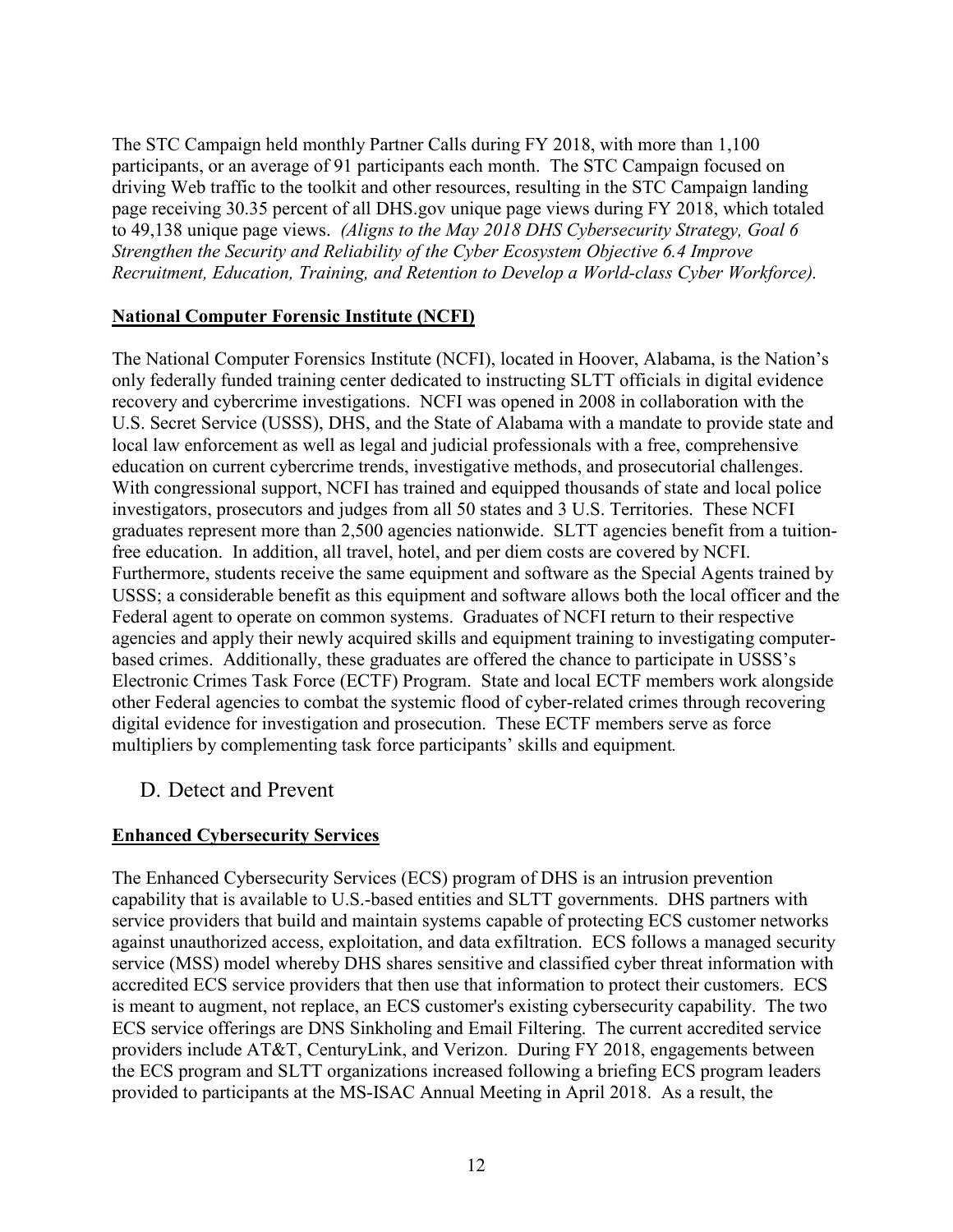program began protecting its first SLTT government entity in FY 2018. There continue to be engagements between SLTT entities and DHS about how ECS can help to augment their network protections.

#### <span id="page-15-0"></span>E. Multi-State Information Sharing and Analysis Center

The MS-ISAC is funded by DHS through a cooperative agreement to provide cyber capabilities and collaborate with SLTT governments on cybersecurity risks and incidents. As of September 2018, MS-ISAC membership exceeded 4,200 organizations—nearly a 300-percent increase from FY 2017—and includes all 50 states.



MS-ISAC takes a layered approached to support SLTT governments, including from general awareness to event notification. During FY 2018, MS-ISAC issued 150 cybersecurity advisories and *Daily Tips* (an emailed publication), as well as hosted 6 bimonthly national webinars. The webinars covered a broad range of topics, including:

- Foundations of an Application Security Program Cryptocurrencies: the Current Landscape;
- General Data Protection Regulation Compliance: Why should I be Concerned?;
- Excellence in Essentials: Managing Complexity through Foundational Controls;
- Smart Cities; Cybersecurity, and the Intersection of Internet-of-things; and
- National Cybersecurity Awareness Month 2017.

The MS-ISAC also provides timely notification. The following table details the number of event notifications throughout FY 2018:

| <b>Notification Type</b>  | FY 2017 | <b>FY 2018</b> | % Change |
|---------------------------|---------|----------------|----------|
| Defacement                | 690     | 420            | $-39%$   |
| Darknet                   | 656     | 861            | 31%      |
| Albert                    | 37,932  | 57,611         | 52%      |
| <b>MSS</b>                | 1,203   | 4,717          | 292%     |
| <b>Account Compromise</b> | 5,617   | 4,081          | $-27%$   |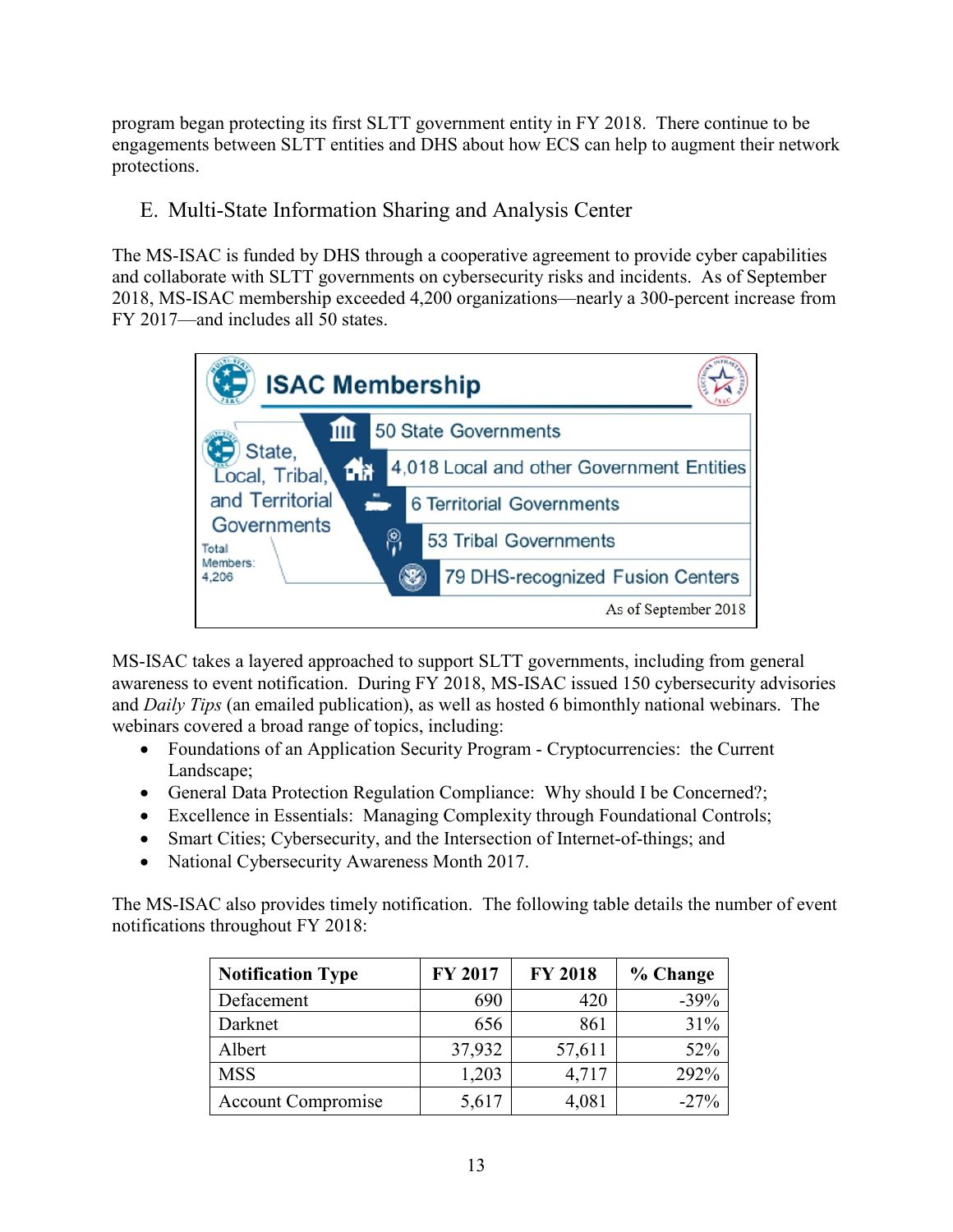| Spamhaus                            | 8,912  | 12,490 | 40%    |
|-------------------------------------|--------|--------|--------|
| Vulnerability<br>Management Program | 1,082  | 17,781 | 1,543% |
| <b>Total</b>                        | 56,092 | 97,961 | 75%    |

#### **Nationwide Cybersecurity Review**

Since 2011, NCSR has provided a no-cost cybersecurity self-assessment that measures gaps and capabilities of SLTT government entities. NCSR is based largely on the NIST Cybersecurity Framework. During FY 2018, MS-ISAC analyzed the survey results and published the 2017 Summary Report. The results of the 2017 NCSR are based on participation from 476 SLTT entities broken down into 45 states, 129 locales (representing 39 states), 5 tribes, and 297 state agencies.NCSR provides insight on the level of maturity and risk awareness of the SLTT's information security programs from year to year. Using the results of this Summary Report, DHS and MS-ISAC will continue to work on improving the overall cybersecurity maturity of the SLTT community with its stakeholders. *(Aligns to the May 2018 DHS Cybersecurity Strategy, Goal 3 Protect Critical Infrastructure Objective 3.2 Expand and Improve Sharing of Cyber Threat Indicators, Defensive Measures, and Other Cybersecurity Information).*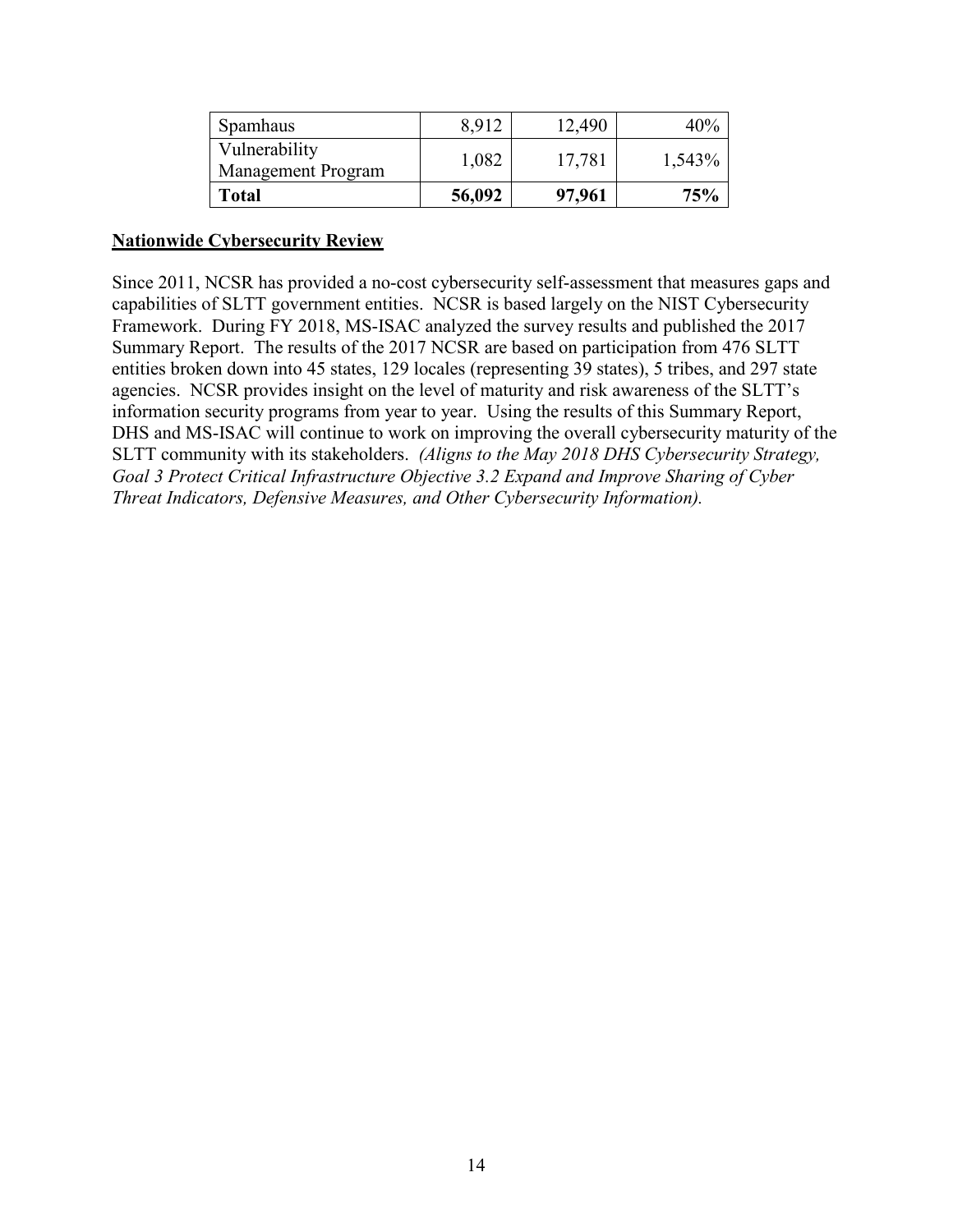#### *2017 NCSR Key Findings*

The following were identified in the 2017 NCSR. DHS is working with SLTT communities to address each gap and build upon success.

- 1. With the exception of the tribal peer group, the SLTT community continues to exhibit growth in its cybersecurity maturity.
- 2. Despite continued growth, the SLTT community still has not reached the minimum recommended maturity of "Implementation in Process."
- 3. The state peer group reached the recommended minimum maturity level of "Implementation in Process" with an average score of 5.01 in the Respond Function.
- 4. The local peer group, although maturing at a faster rate, continues to lag behind the state peer group in its overall maturity level.
- 5. It is forecasted that the state peer group will meet the recommended minimum maturity across all of the functions in 2023 and the local peer group in 2024.
- 6. In analyzing the 2015, 2016, and 2017 data, on average 79 percent of top-level decision-makers are receiving periodic reports on the status of information risks, controls, and/or security from within their organizations.
- 7. The SLTT community has identified the same top five security concerns over the past three years:
	- Increasing sophistication of threats;
	- Lack of sufficient funding;
	- Emerging technologies;
	- Lack of documented processes; and,
	- Inadequate availability of cybersecurity professionals.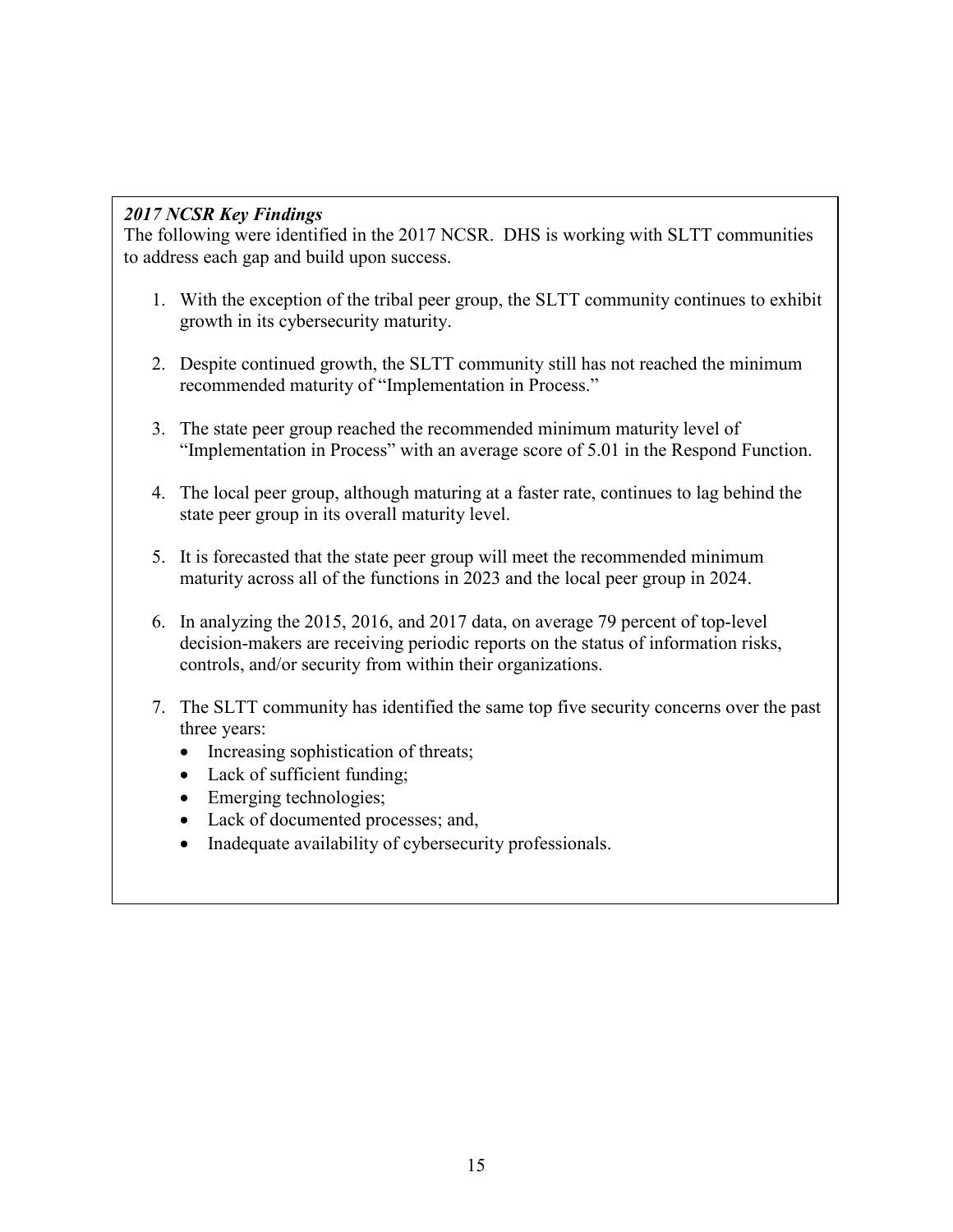#### <span id="page-18-0"></span>F. FEMA HSGP - Cybersecurity Elements

The NSP builds, sustains, and delivers core capabilities needed to achieve the goal of a more secure and resilient Nation. The development and sustainment of these core capabilities requires the combined effort of the whole community at multiple levels of government. To that end, the FY 2018 HSGP provides funds to support SLTT government efforts to prevent terrorism and other catastrophic events, and to prepare the Nation for the threats and hazards that pose the greatest risk to the security of the U.S.

- **State Homeland Security Program (SHSP):** The SHSP supports SLTT preparedness activities that address high-priority preparedness gaps across all core capabilities that support terrorism preparedness. Cybersecurity is an allowable expense, although not the central focus of SHSP.
- **Urban Area Security Initiative (UASI):** The UASI program assists high-threat and high-density urban areas in efforts to build, sustain, and deliver the capabilities necessary to prevent, protect against, mitigate, respond to, and recover from acts of terrorism. Cybersecurity is an allowable expense, although not the central focus of UASI.
- **Operation Stonegarden (OPSG):** The OPSG program supports enhanced cooperation and coordination among U.S. Customs and Border Protection and Federal and SLTT law enforcement agencies. The OPSG program provides funding to support joint efforts to secure U.S. borders along routes of ingress from international borders to include travel corridors in states bordering Mexico and Canada, as well as states and territories with international water borders. Cybersecurity is an allowable expense, although not the central focus of OPSG.

#### **Priorities**

The 2017 National Preparedness Report (NPR) identified the following subset of core capabilities as national areas for improvement:

- Cybersecurity;
- Infrastructure Systems;
- Economic Recovery;
- Housing;
- Supply Chain Integrity and Security;
- Natural and Cultural Resources; and,
- Risk Management for Protection Programs and Activities.

Since 2012, states and territories have consistently reported cybersecurity as their least proficient of the core capabilities. In the years between the 2012 and 2017 NPR, almost an equal number of states and territories improved (13) and declined (16) in cybersecurity proficiency, indicating that cybersecurity proficiency still lacks consistency across the Nation. In developing applications for the FY 2018 HSGP, recipients considered funding projects that address core capability gaps, including cybersecurity, within the NPR national areas for improvement to the extent that they relate to terrorism preparedness.

For purposes of SHSP and UASI, FEMA requires states, territories, and urban areas to complete a Threat and Hazard Identification and Risk Assessment (THIRA) and Stakeholder Preparedness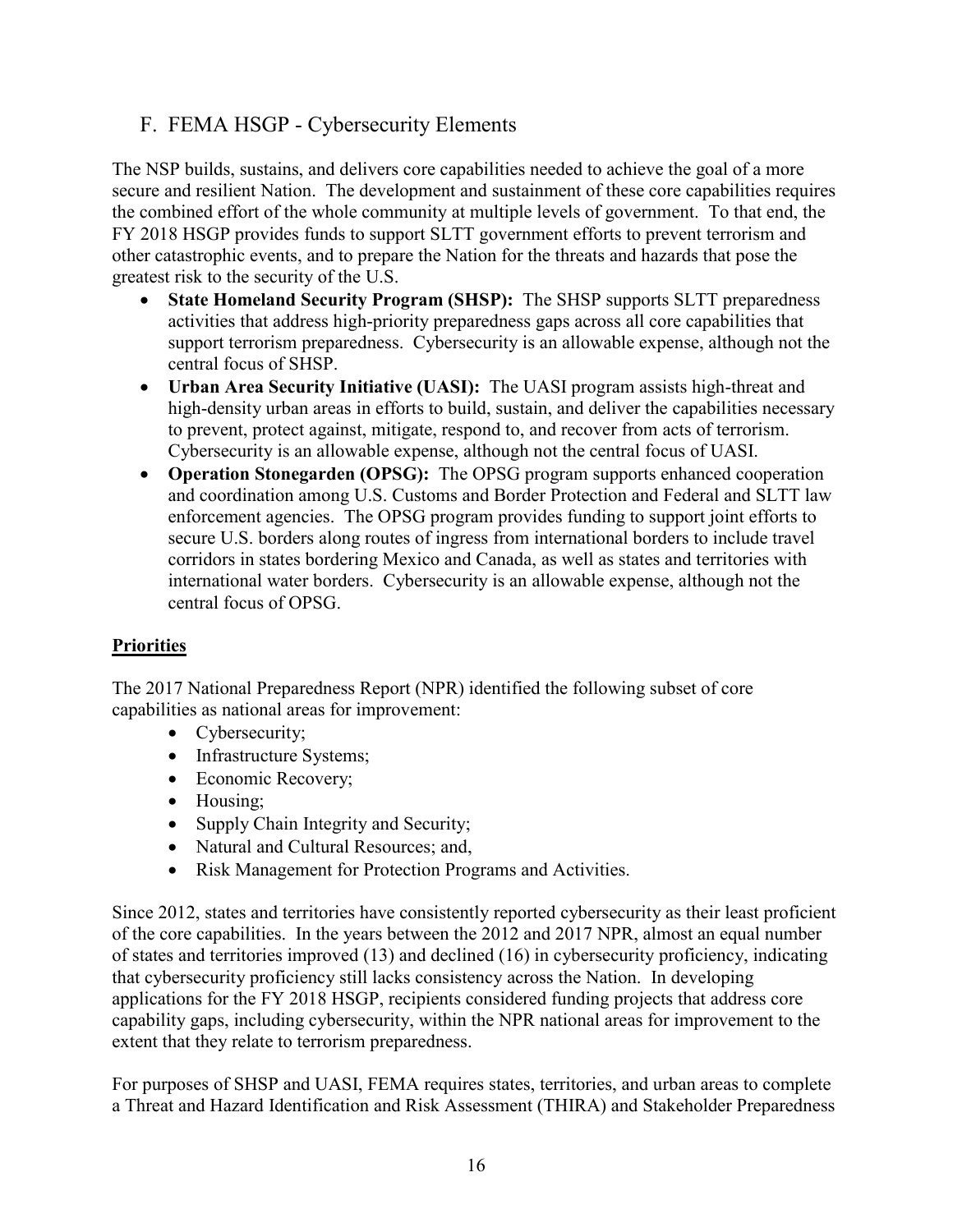Review (SPR) (formerly known as the State Preparedness Report), as well as prioritize grant funding to support closing capability gaps or sustaining capabilities identified in this process. Cybersecurity threats are included in this process.

Consistent with that approach, DHS also included the following new cybersecurity-related requirements in the FY 2018 HSGP:

- I. Involve cyber threat and risk management expertise in the grant planning and allocation process;
- II. Ensure at least one investment is in support of the state's, territory's, or urban area's cybersecurity efforts;
- III. Separately submit the cyber justification that seeks to mitigate a capability gap identified in a cyber assessment; and,
- IV. Make available no-cost DHS resources in grant guidance, including no-cost cyber assessments.

#### **Initial Cybersecurity Findings from FY 2018 HSGP**

Despite the FY 2018 DHS requirement for states and UASI programs to make stand-alone cyber investments with their preparedness grant dollars, FEMA's initial analysis indicates that overall investment did not increase significantly, and is consistent with previous year investments. Applicants from all 50 states, the District of Columbia, and U.S. territories submitted a total of 91 investment justifications, which covered 223 projects. Cyber-focused investments totaled approximately \$36 million, but this figure could fluctuate as CISA continues its analysis and finds cyber-focused projects in other parts of a state and/or UASI programs' complete FY 2018 grant submittal.

Out of the \$36 million total in investments, \$22 million went toward more tactical cyber initiatives like closed emergency network infrastructure, identity management/access control, encryption software, and firewall enhancements. \$14 million went toward strategic initiatives, such as workforce training for Internet and network safety, replacing outdated and inadequate IT infrastructure, developing incident response plans, and funding for cybersecurity-focused positions to manage the cyber program.

Though analysis is ongoing, SLTT cyber investments utilizing HSGP funds still rank below the investments for traditional, physical threats despite the fact that states and territories have rated cybersecurity as the least proficient core capability and the one in greatest danger of decline. SLTT entities make significant investments into cybersecurity using nonfederal funds; however, DHS will continue to utilize the HSGP—and the other forms of support detailed in this report to guide SLTT agency investment in cybersecurity.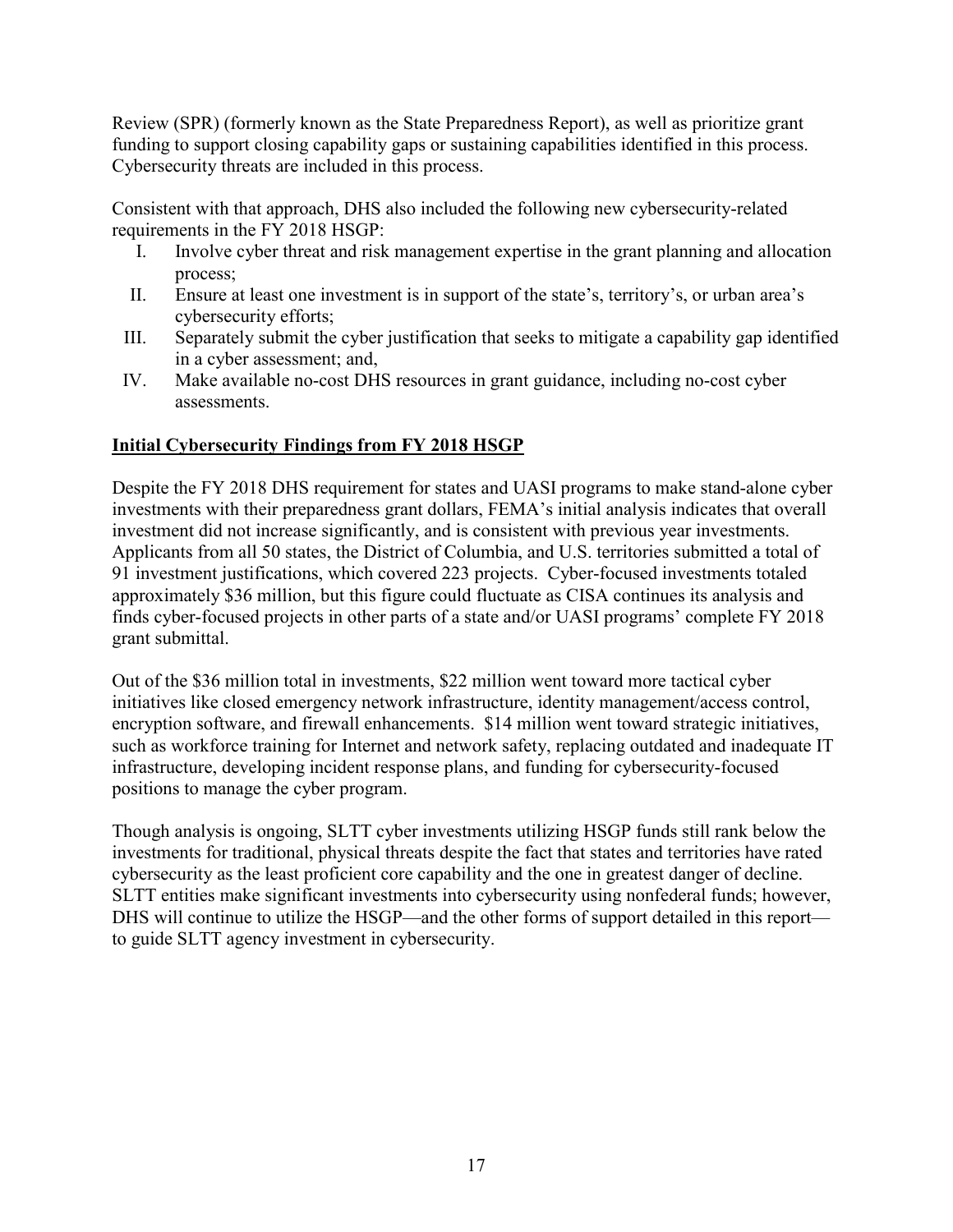### <span id="page-20-0"></span>IV. Conclusion

DHS works with SLTT stakeholders to raise the overall level of cybersecurity by assessing risks to SLTT communities, reducing vulnerabilities, preventing and disrupting criminal activity, and, when necessary, responding to cyber incidents. Working with FEMA, CISA is focused on increasing the use of DHS's no-cost services, increasing information and data sharing and analysis, and further clarifying both Federal and SLTT roles and responsibilities during incident response.

Resources such as the NCSR—which saw a record number of respondents—allow CISA to evaluate cybersecurity risks constantly and to prioritize its support to SLTT stakeholders better. By prioritizing based on risk, CISA is able to focus on the most effective methods to reduce risks. CISA will continue to employ a layered approach, leveraging direct, indirect, and selfservice models.

CISA and FEMA are working together to formalize the process for how the agencies jointly consider the data points that support the determination of DHS cyber grant priorities. These data points include DHS leadership priorities, threat and risk environment, analysis of the THIRA/SPR, stakeholder input across both CISA and FEMA, and information collected across Cyber Division programs, analysis, and technical efforts. As part of the FY 2019 planning process, CISA and FEMA hope to leverage the FY 2019 President's Budget submission of \$522 million for a grant program to address emerging threats and risks, known as the National Priorities Security Grant Program. DHS sent a letter to House and Senate leadership on September 13, 2018, asking for the establishment of this program by amending the Homeland Security Act of 2002. With DHS and White House support, DHS plans to work with the SLTT and cyber elements across DHS to shape the goals and objectives of this grant program around cyber initiatives to fund the continued under-investment in cyber capability across SLTT communities.

Lastly, while CISA works to limit the number of cybersecurity incidents, CISA also must be prepared to respond to incidents when they occur. As such, FEMA and CISA have worked closely to refine incident response procedures, via working with SLTT stakeholders as well as with other interagency partners, to ensure that all relevant parties understand their incident response roles and capacities in the event they are required.

DHS's cybersecurity support to SLTT government entities provides a mechanism to work together as a Nation to build, sustain, and improve our capability in order to prepare for, protect against, respond to, recover from, and mitigate all hazards. These programs are intended to inform SLTT government entities of cybersecurity best practices.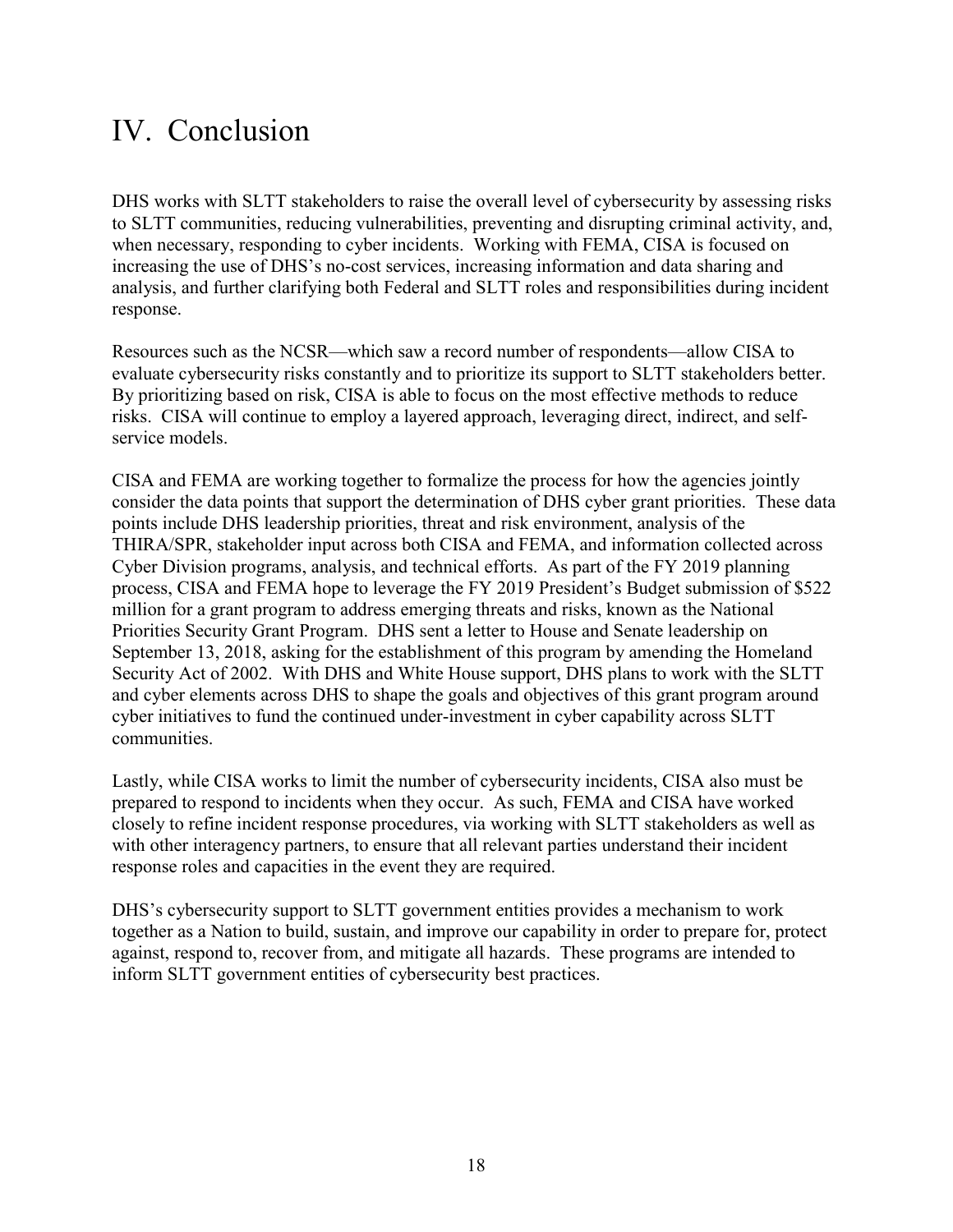## <span id="page-21-0"></span>Appendix: Abbreviations

| <b>Abbreviation:</b> | <b>Definition:</b>                                              |
|----------------------|-----------------------------------------------------------------|
| <b>AIS</b>           | <b>Automated Indicator Sharing</b>                              |
| <b>CETAP</b>         | Cybersecurity Education and Training Assistance Program         |
| <b>CIO</b>           | <b>Chief Information Officer</b>                                |
| <b>CIS</b>           | Cyber Infrastructure Survey                                     |
| <b>CISA</b>          | Cybersecurity and Infrastructure Security Agency                |
| <b>CSA</b>           | <b>Cybersecurity Advisors</b>                                   |
| <b>CRR</b>           | <b>Cyber Resilience Review</b>                                  |
| <b>DHS</b>           | Department of Homeland Security                                 |
| <b>ECS</b>           | <b>Enhanced Cybersecurity Services</b>                          |
| <b>ECTF</b>          | <b>Electronic Crimes Task Force</b>                             |
| EII                  | Election Infrastructure Information                             |
| EI-ISAC              | Election Infrastructure-Information Sharing and Analysis Center |
| <b>EPA</b>           | U.S. Environmental Protection Agency                            |
| FedVTE               | Federal Virtual Training Environment                            |
| <b>FEMA</b>          | Federal Emergency Management Agency                             |
| <b>FY</b>            | <b>Fiscal Year</b>                                              |
| GCC                  | Government Coordination Council                                 |
| HF                   | <b>High Frequency</b>                                           |
| <b>HIRT</b>          | Hunt and Incident Response Team                                 |
| <b>HSGP</b>          | Homeland Security Grant Program                                 |
| <b>HSIN</b>          | Homeland Security Information Network                           |
| IT                   | <b>Information Technology</b>                                   |
| $K-12$               | Kindergarten through twelfth-grade                              |
| MS-ISAC              | Multi-State Information Sharing and Analysis Center             |
| <b>MSS</b>           | <b>Managed Security Service</b>                                 |
| <b>NCATS</b>         | National Cybersecurity Assessment and Technical Services        |
| <b>NCCIC</b>         | National Cybersecurity and Communications Integration Center    |
| <b>NCEPP</b>         | National Cyber Exercises and Planning Program                   |
| <b>NCFI</b>          | National Computer Forensic Institute                            |
| <b>NCSAR</b>         | National Cyber Situations Awareness Room                        |
| <b>NCSR</b>          | Nationwide Cybersecurity Review                                 |
| <b>NICCS</b>         | National Initiative for Cybersecurity Careers and Studies       |
| <b>NICE</b>          | National Initiative for Cybersecurity Education                 |
| <b>NIST</b>          | National Institute of Standards and Technology                  |
| <b>NPPD</b>          | National Protection and Programs Directorate                    |
| <b>NPR</b>           | National Preparedness Report                                    |
| <b>NPS</b>           | <b>National Preparedness System</b>                             |
| <b>OPSG</b>          | Operation Stonegarden                                           |
| <b>RVA</b>           | Risk and Vulnerability Assessment                               |
| <b>SHARES</b>        | <b>SHAred RESources</b>                                         |